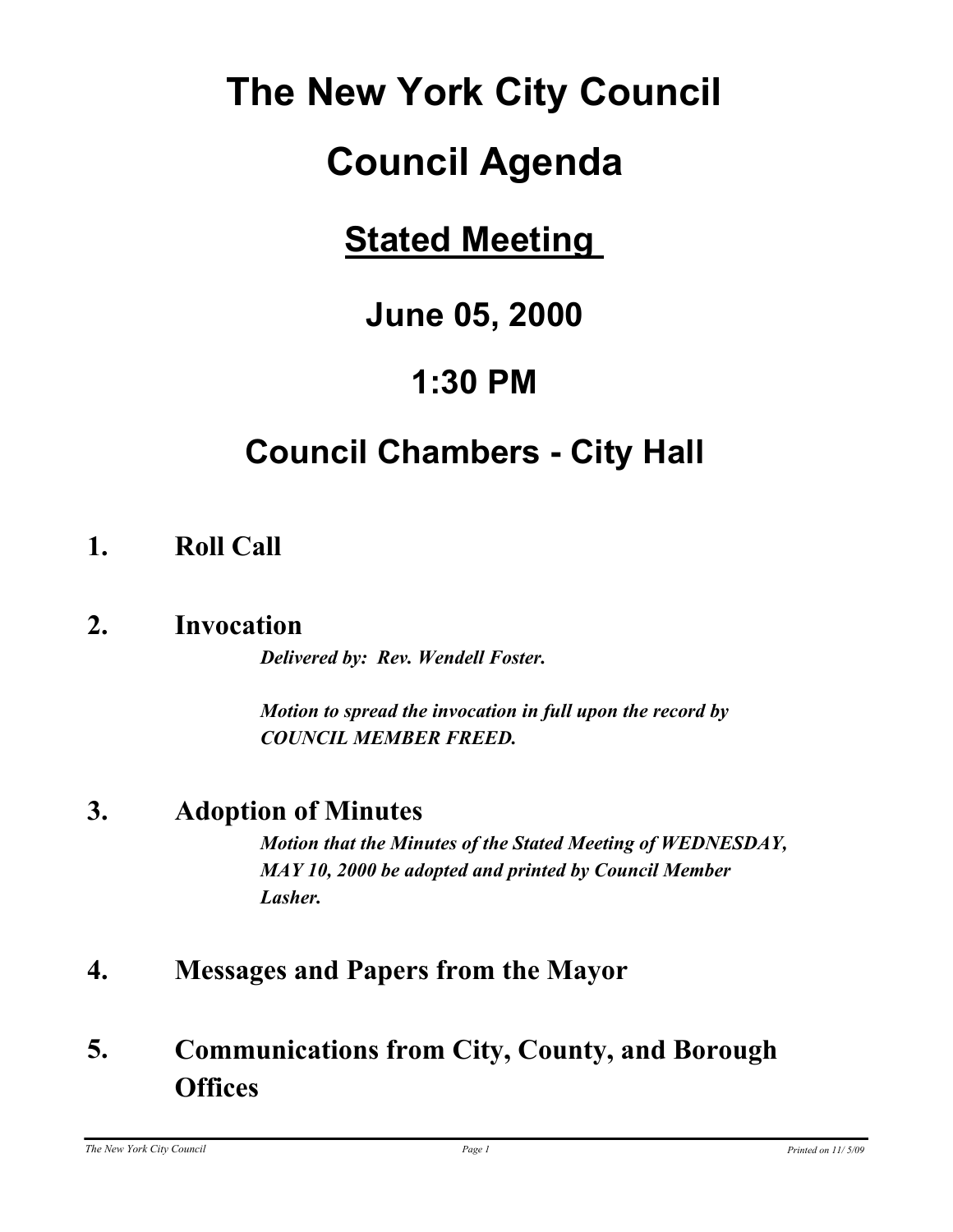### **6. Petitions and Communications**

### **7. Land Use Call-Ups**

### **M 0868-2000 ULURP, 57th Ave, etal, Block 1873, Lot 1, Queens, (C20000222PPQ)**

By the Chair of the Land Use Committee Council Member Eisland:

Pursuant to Rule 11.20(c) of the Council and Section 197-d(b)(3) of the New York City Charter, the Council hereby resolves that the action of the City Planning Commission on Uniform Land Use Procedure Application Number 20000222 PPQ, disposition of city owned property shall be subject to Council review. This application is related to application number 20000221 ZMQ which is subject to Council review pursuant to Section 197-d of the New York City Charter. *Coupled on Call-Up Vote*

#### **M 0869-2000 ULURP, Zoning Resolution, Queens, (20000223ZSQ)**

By the Chair of the Land Use Committee Council Member Eisland:

Pursuant to Rule 11.20(c) of the Council and Section 197-d(b)(3) of the New York City Charter, the Council hereby resolves that the action of the City Planning Commission on Uniform Land Use Procedure Application Number 20000223 ZSQ, special permit shall be subject to Council review. This application is related to application number 20000221 ZMQ which is subject to Council review pursuant to Section 197-d of the New York City Charter. *Coupled on Call-Up Vote*

#### **M 0870-2000 ULURP, Zoning Resolution, Queens, (20000224ZSQ)**

By the Chair of the Land Use Committee Council Member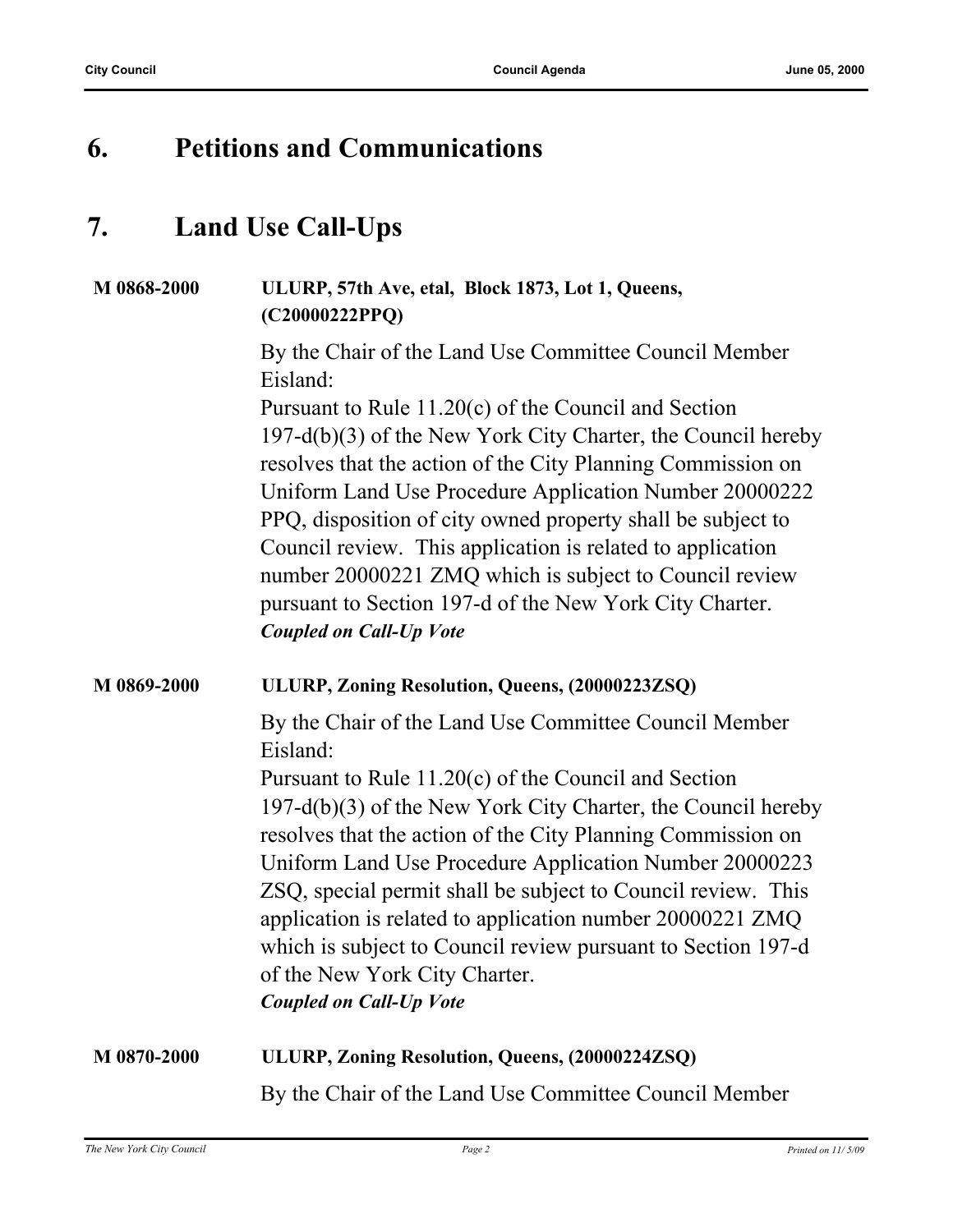|             | Eisland:<br>Pursuant to Rule $11.20(c)$ of the Council and Section<br>$197-d(b)(3)$ of the New York City Charter, the Council hereby<br>resolves that the action of the City Planning Commission on<br>Uniform Land Use Procedure Application Number 20000224<br>ZSQ, special permit shall be subject to Council review. This<br>application is related to application number 20000221 ZMQ<br>which is subject to Council review pursuant to Section 197-d<br>of the New York City Charter.<br><b>Coupled on Call-Up Vote</b>                                                                  |
|-------------|------------------------------------------------------------------------------------------------------------------------------------------------------------------------------------------------------------------------------------------------------------------------------------------------------------------------------------------------------------------------------------------------------------------------------------------------------------------------------------------------------------------------------------------------------------------------------------------------|
| M 0871-2000 | ULURP, Zoning Resolution, Queens, (20000225ZSQ)                                                                                                                                                                                                                                                                                                                                                                                                                                                                                                                                                |
|             | By the Chair of the Land Use Committee Council Member<br>Eisland:<br>Pursuant to Rule $11.20(c)$ of the Council and Section<br>$197-d(b)(3)$ of the New York City Charter, the Council hereby<br>resolves that the action of the City Planning Commission on<br>Uniform Land Use Procedure Application Number 20000225<br>ZSQ, special permit shall be subject to Council review. This<br>application is related to application number 20000221 ZMQ<br>which is subject to Council review pursuant to Section 197-d<br>of the New York City Charter.<br><b>Coupled on Call-Up Vote</b>         |
| M 0872-2000 | ULURP, Changes to the City Map, Queens, (C19990666MMQ)                                                                                                                                                                                                                                                                                                                                                                                                                                                                                                                                         |
|             | By the Chair of the Land Use Committee Council Member<br>Eisland:<br>Pursuant to Rule 11.20(c) of the Council and Section<br>197-d(b)(3) of the New York City Charter, the Council hereby<br>resolves that the action of the City Planning Commission on<br>Uniform Land Use Procedure Application Number C<br>19990666 MMQ, a change to the City Map shall be subject to<br>Council review. This application is related to application<br>number 20000221 ZMQ which is subject to Council review<br>pursuant to Section 197-d of the New York City Charter.<br><b>Coupled on Call-Up Vote</b> |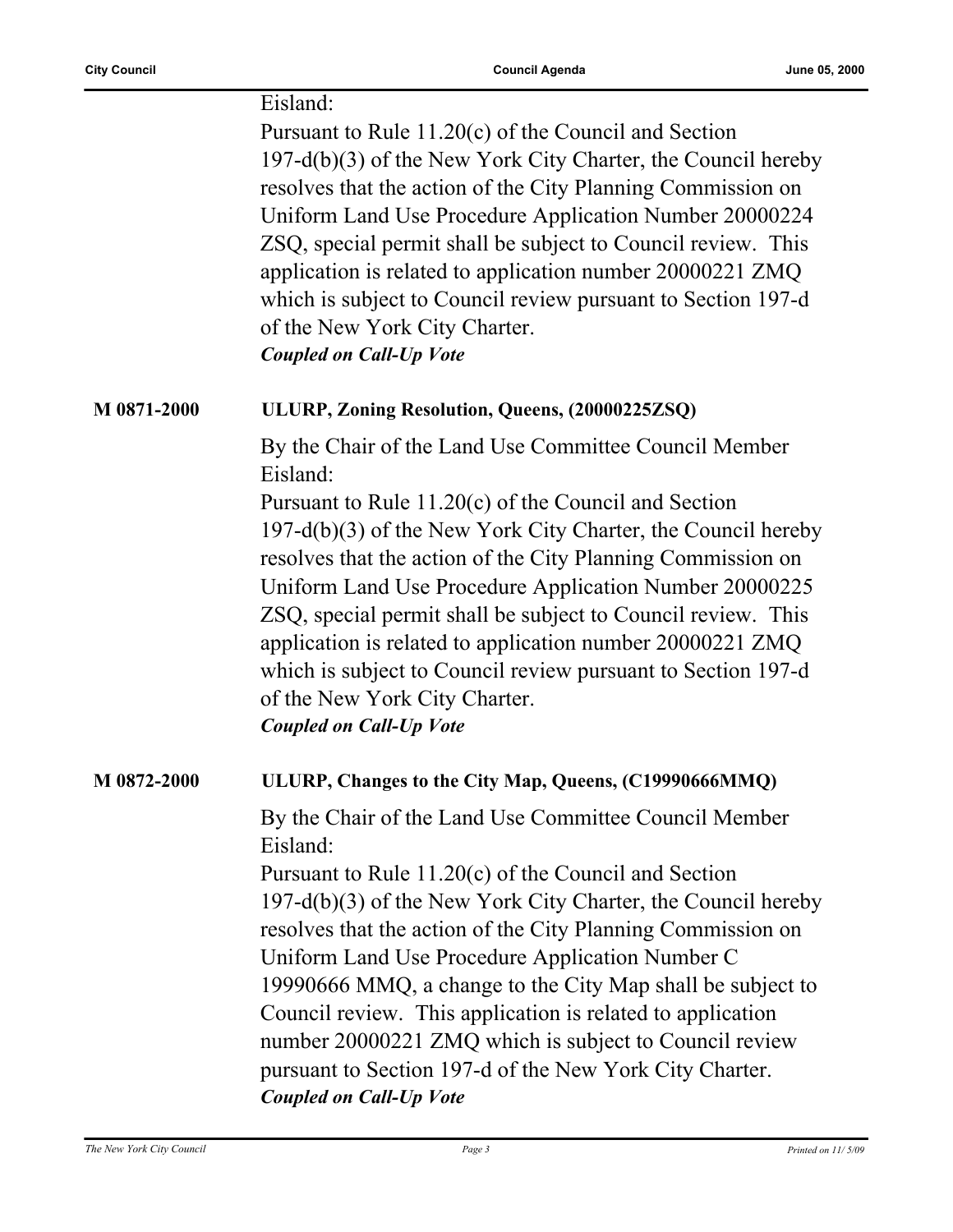| M 0873-2000 | ULURP, City-owned property, Brooklyn, (C970327HDK)                                                                                                                                                                                                                                      |  |  |
|-------------|-----------------------------------------------------------------------------------------------------------------------------------------------------------------------------------------------------------------------------------------------------------------------------------------|--|--|
|             | By the Chair of the Land Use Committee Council Member<br>Eisland:                                                                                                                                                                                                                       |  |  |
|             | Pursuant to Rule $11.20(c)$ of the Council and Section                                                                                                                                                                                                                                  |  |  |
|             | $197-d(b)(3)$ of the New York City Charter, the Council hereby                                                                                                                                                                                                                          |  |  |
|             | resolves that the action of the City Planning Commission on                                                                                                                                                                                                                             |  |  |
|             | Uniform Land Use Procedure Application no. C 970327                                                                                                                                                                                                                                     |  |  |
|             | HDK, a disposition of city owned property, shall be subject to                                                                                                                                                                                                                          |  |  |
|             | Council review. This application is related to application no.                                                                                                                                                                                                                          |  |  |
|             | C 970371 HUK which is subject to Council review pursuant                                                                                                                                                                                                                                |  |  |
|             | to Section 197-d of the New York City Charter.                                                                                                                                                                                                                                          |  |  |
|             | <b>Coupled on Call-Up Vote</b>                                                                                                                                                                                                                                                          |  |  |
| M 0874-2000 | Sidewalk Cafe, 12 East 22nd Street, Manhattan                                                                                                                                                                                                                                           |  |  |
|             | (20005261TCM)                                                                                                                                                                                                                                                                           |  |  |
|             | By Council Member Lopez:                                                                                                                                                                                                                                                                |  |  |
|             | Pursuant to Rule 11.20b of the Council and Section                                                                                                                                                                                                                                      |  |  |
|             | $20-226(g)$ of the New York Administrative Code, the Council<br>resolves that the action of the Department of Transportation<br>approving an unenclosed sidewalk cafe located at 12 East<br>22nd Street, shall be subject to review by the Council.<br>Application Number 20005261 TCM. |  |  |

### **Roll Call**

- **8. Communications from the Speaker**
- **9. Discussion of General Orders**

### **10. Report of Special Committees** *NONE*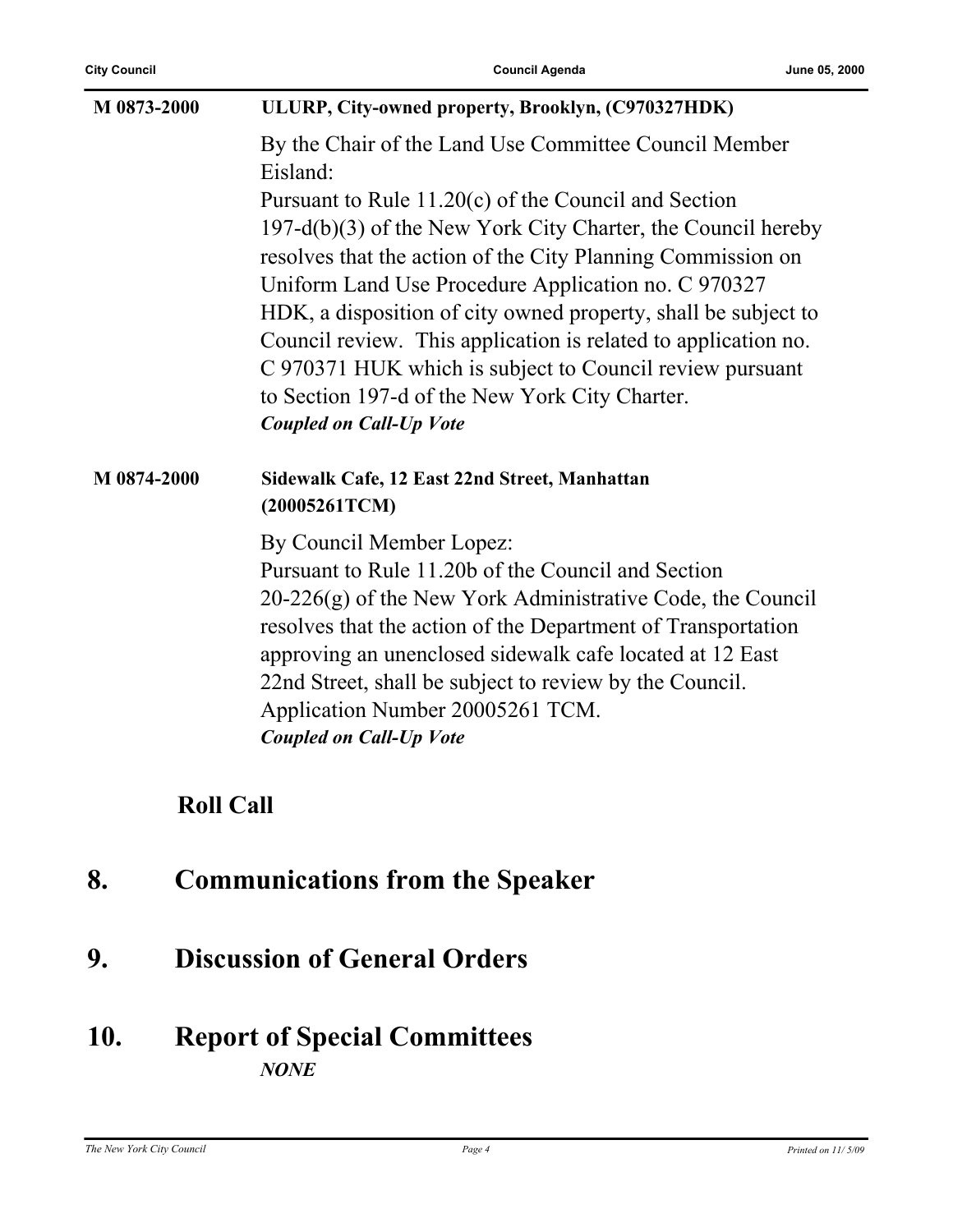### **11. Reports of Standing Committees**

### **Report of the Committee on Finance**

#### **Res 1398-2000 UDAAP, 204 Tapscott Street, Brooklyn (20005250HAK)**

Resolution approving an Urban Development Action Area Project located at 204 Tapscott Street (Block 3549/Lot 46), Brooklyn, and waiving the urban development action area designation requirement and the Uniform Land Use Review Procedure, pursuant to Sections 693 and 694 of the General Municipal Law (L.U. No. 686; 20005250 HAK). *Coupled on GO*

#### **Res 1399-2000 UDAAP, Boston Road North, Bronx, (20005269HAX)**

Resolution approving an Urban Development Action Area Project located at Fulton Avenue and East 170th Street between 3rd and Franklin Avenues, Franklin and Clinton Avenues between East 169th Street and Jefferson Place, Crotona Avenue and Crotona Park South between Clinton and Prospect Avenues, Freeman Street between Union and Prospect Avenues (Block 2931/Lots 38-42, 44, 45 and 47; Block 2931/Lot 48, 49 and 124; Block 2933/Lots 1, 2, 34, 35, 36 and 39; Block 2933/Lot 40, 42, 44, 45, 46 and 48; Block 2933/ Lots 52, 53, 54, 55 and 57-60; Block 2936/Lots 45 and 43; Block 2937/Lots 33-36, 38, 40 and 41 and Block 2935/Lot 53); the Bronx, and waiving the urban development action area designation requirement and the Uniform Land Use Review Procedure, pursuant to Sections 693 and 694 of the General Municipal Law (L.U. No. 692; 20005269 HAX). *Coupled on GO*

### **Res 1400-2000 UDAAP, Bergen Street, Brooklyn, (20005329HAK)**

Resolution approving an Urban Development Action Area Project located at Rochester Avenue between Sterling Place and St. Johns Place; Bergen Street and St. Marks Street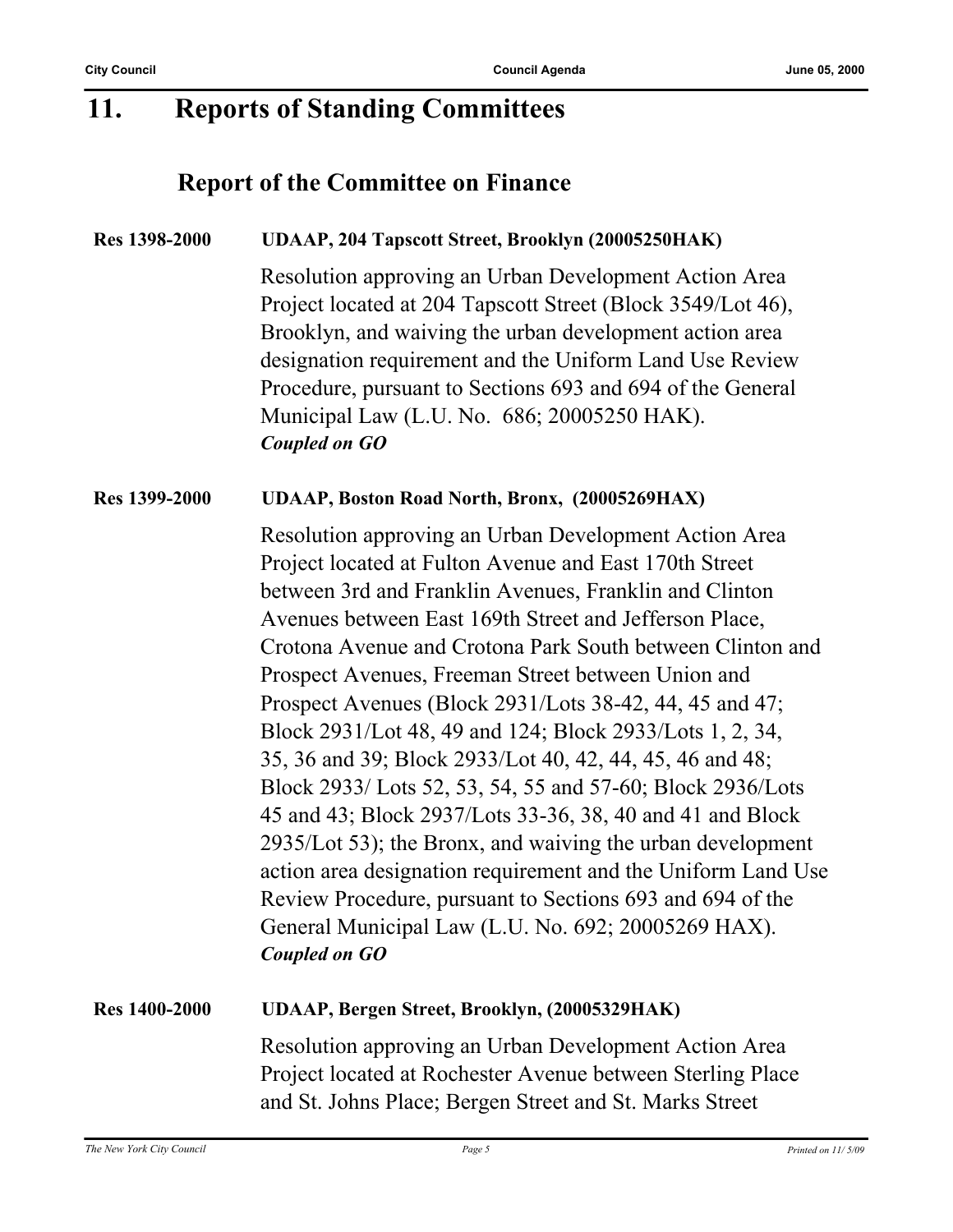|                      | between Rochester Avenue and Buffalo Avenue (Block                                                                                                                                                                                                                                                                                                                                                                                                                                                                         |
|----------------------|----------------------------------------------------------------------------------------------------------------------------------------------------------------------------------------------------------------------------------------------------------------------------------------------------------------------------------------------------------------------------------------------------------------------------------------------------------------------------------------------------------------------------|
|                      | 1380/Lot 4; Block 1356/Lots 11, 13, 14, 15, 17, 18, 19, 21,                                                                                                                                                                                                                                                                                                                                                                                                                                                                |
|                      | 22 and 57), Brooklyn, and waiving the urban development                                                                                                                                                                                                                                                                                                                                                                                                                                                                    |
|                      | action area designation requirement and the Uniform Land Use                                                                                                                                                                                                                                                                                                                                                                                                                                                               |
|                      | Review Procedure, pursuant to Sections 693 and 694 of the                                                                                                                                                                                                                                                                                                                                                                                                                                                                  |
|                      | General Municipal Law (L.U. No. 717; 20005329 HAK).                                                                                                                                                                                                                                                                                                                                                                                                                                                                        |
|                      | <b>Coupled on GO</b>                                                                                                                                                                                                                                                                                                                                                                                                                                                                                                       |
| <b>Res 1401-2000</b> | UDAAP, 795 Putnam Avenue, Brooklyn, (20005395HAK)                                                                                                                                                                                                                                                                                                                                                                                                                                                                          |
|                      | Resolution approving an Urban Development Action Area<br>Project located at 795 Putnam Avenue (Block 1647/Lot 1),<br>Brooklyn, and waiving the urban development action area<br>designation requirement and the Uniform Land Use Review<br>Procedure, pursuant to Sections 693 and 694 of the General<br>Municipal Law (L.U. No. 756; 20005395 HAK).<br><b>Coupled on GO</b>                                                                                                                                               |
| <b>Res</b> 1402-2000 | UDAAP, CB# 16, CD#41, Brooklyn, (20005414HAK)                                                                                                                                                                                                                                                                                                                                                                                                                                                                              |
|                      | Resolution approving an Urban Development Action Area<br>Project located at Park Place and Sterling Place between Ralph<br>Avenue and Howard Avenue (Block 1466/Lots 1, 6, 7-10, 12,<br>20, 22, 24, 27, 29-33, 35, 36, 38, 41, 55, 57, 60, 63, 69, 71<br>and 141), Brooklyn, and waiving the urban development<br>action area designation requirement and the Uniform Land Use<br>Review Procedure, pursuant to Sections 693 and 694 of the<br>General Municipal Law (L.U. No. 778; 20005414 HAK).<br><b>Coupled on GO</b> |
|                      | <b>Report of the Committee on Land Use</b>                                                                                                                                                                                                                                                                                                                                                                                                                                                                                 |
| <b>Res</b> 1403-2000 | ULURP, Mott Haven East Urban Renewal Plan,<br>(C000230HUX)                                                                                                                                                                                                                                                                                                                                                                                                                                                                 |
|                      | Resolution approving the First Amendment to the Mott Haven                                                                                                                                                                                                                                                                                                                                                                                                                                                                 |

East Urban Renewal Plan, for the Mott Haven East Urban Renewal Area, approving the designation of the area and approving the decision of the City Planning Commission on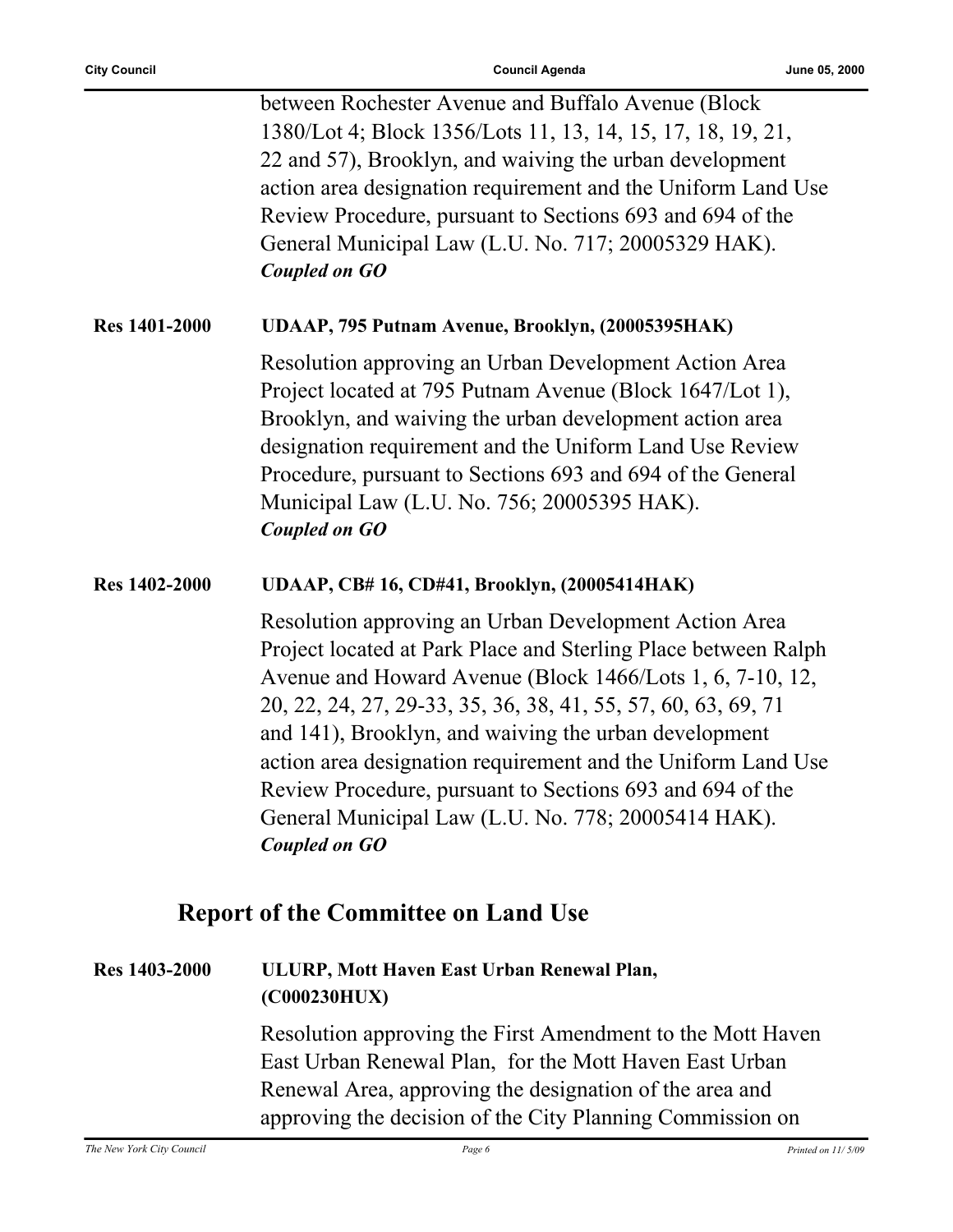|                      | ULURP No. C 000230 HUX (L.U. No. 635).<br>Coupled on GO                                                                                                                                                                                                                                                                                                                                                                                                                                                                                                |
|----------------------|--------------------------------------------------------------------------------------------------------------------------------------------------------------------------------------------------------------------------------------------------------------------------------------------------------------------------------------------------------------------------------------------------------------------------------------------------------------------------------------------------------------------------------------------------------|
| <b>Res 1404-2000</b> | ULURP, City Owned Property, Bronx (C000231HDX)                                                                                                                                                                                                                                                                                                                                                                                                                                                                                                         |
|                      | Resolution approving the decision of the City Planning<br>Commission on ULURP No. C 000231 HDX, for the<br>disposition of city-owned property located at 830-50 E. 149th<br>Street (Block 2592/Lot 65), the Bronx, within the Mott Haven<br>East Urban Renewal (L.U. No. 636).<br><b>Coupled on GO</b>                                                                                                                                                                                                                                                 |
| <b>Res</b> 1405-2000 | ULURP, Zoning Map Changes, Manhattan (990440ZMM)                                                                                                                                                                                                                                                                                                                                                                                                                                                                                                       |
|                      | Resolution approving the decision of the City Planning<br>Commission on ULURP No. C 990440 ZMM, a Zoning Map<br>Change (L.U. No. 665).<br><b>Coupled on GO</b>                                                                                                                                                                                                                                                                                                                                                                                         |
| LU 0686-2000         | UDAAP, 204 Tapscott Street, Brooklyn (20005250HAK)                                                                                                                                                                                                                                                                                                                                                                                                                                                                                                     |
|                      | Application no. 20005250 HAK, an Urban Development<br>Action Area Project, located at 204 Tapscott Street, Council<br>District no. 41, Borough of Brooklyn. This matter is subject<br>to Council review and action pursuant to Article 16 of the<br>New York General Municipal Law, at the request of the New<br>York City Department of Housing Preservation and<br>Development, and pursuant to §696 of the General Municipal<br>Law for a real property tax exemption.<br>Approved and Referred to Finance pursuant to Rule 6.50 of the<br>Council. |
| LU 0692-2000         | UDAAP, Boston Road North, Bronx, (20005269HAX)                                                                                                                                                                                                                                                                                                                                                                                                                                                                                                         |
|                      | Application no. 20005269 HAX, an Urban Development<br>Action Area Project know as Boston Road North, located in<br>Community Board 3, Council District no. 16, Borough of the<br>Bronx. This matter is subject to Council review and action<br>pursuant to Article 16 of the New York General Municipal<br>Law, at the request of the New York City Department of                                                                                                                                                                                      |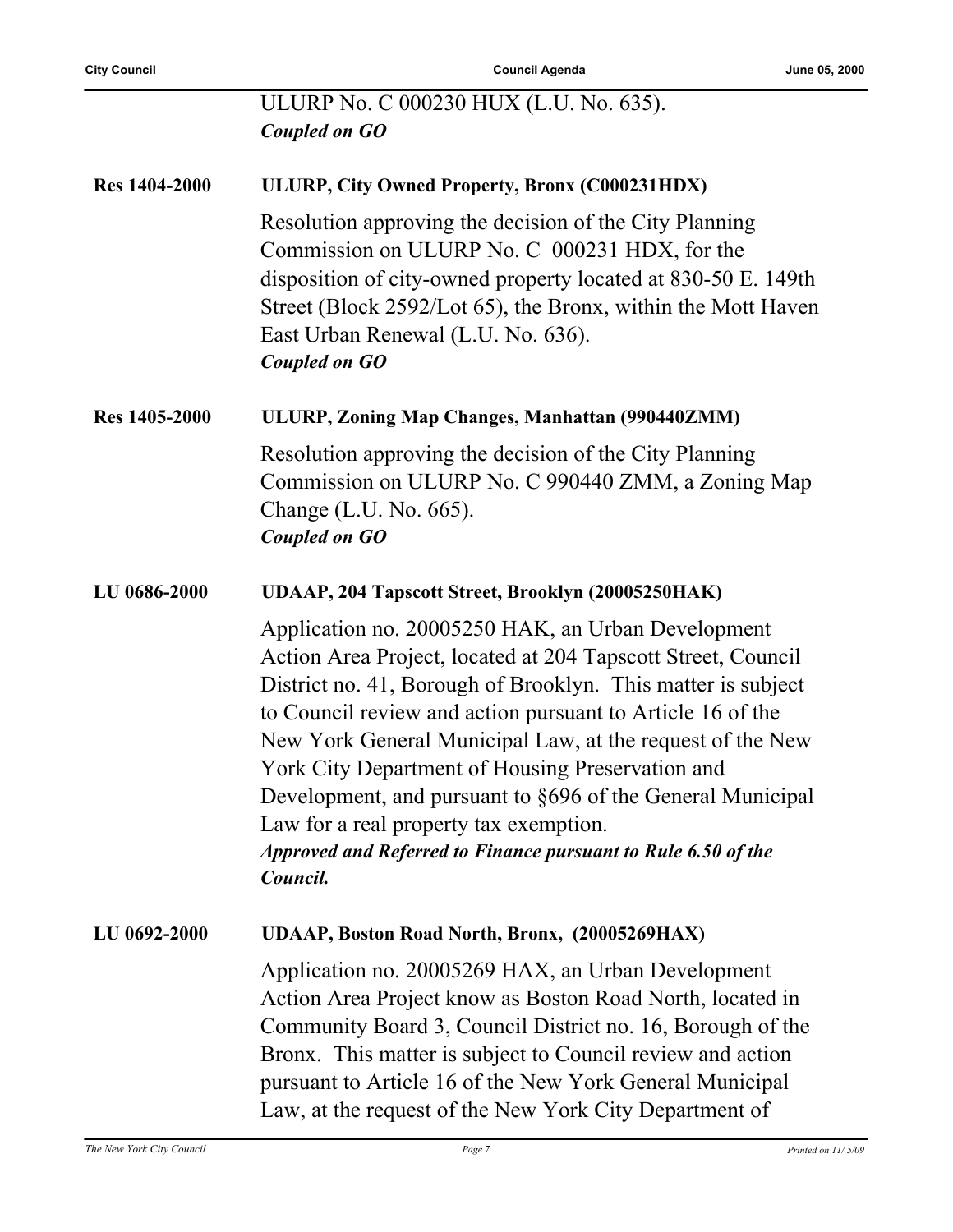|                      | Housing Preservation and Development, and pursuant to §696<br>of the General Municipal Law for a real property tax<br>exemption.<br>Approved and Referred to Finance pursuant to Rule 6.50 of the                                                                                                                                                                                                                                                                                                                                                                             |
|----------------------|-------------------------------------------------------------------------------------------------------------------------------------------------------------------------------------------------------------------------------------------------------------------------------------------------------------------------------------------------------------------------------------------------------------------------------------------------------------------------------------------------------------------------------------------------------------------------------|
|                      | Council.                                                                                                                                                                                                                                                                                                                                                                                                                                                                                                                                                                      |
| <b>LU 0717-2000</b>  | UDAAP, Bergen Street, Brooklyn, (20005329HAK)                                                                                                                                                                                                                                                                                                                                                                                                                                                                                                                                 |
|                      | Application no. 20005329 HAK, an Urban Development<br>Action Area Project known as Bergen Street, located in<br>Community Board 8, Council District no. 41, Borough of<br>Brooklyn. This matter is subject to Council review and action<br>pursuant to Article 16 of the New York General Municipal<br>Law, at the request of the New York City Department of<br>Housing Preservation and Development and pursuant to §696<br>of the General Municipal Law for a real property tax<br>exemption.<br>Approved and Referred to Finance pursuant to Rule 6.50 of the<br>Council. |
| LU 0756-2000         | UDAAP, 795 Putnam Avenue, Brooklyn, (20005395HAK)                                                                                                                                                                                                                                                                                                                                                                                                                                                                                                                             |
|                      | Application no. 20005395 HAK, an Urban Development<br>Action Area Project, located at 795 Putnam Avenue, Council<br>District no. 41, Borough of Brooklyn. This matter is subject<br>to Council review and action pursuant to Article 16 of the<br>New York General Municipal Law, at the request of the w<br>York City Department of Housing Preservation and<br>Development and pursuant to Section 577 of the Private<br>Housing Finance Law for a partial tax exemption.<br>Approved and Referred to Finance pursuant to Rule 6.50 of the<br>Council.                      |
| <b>Res 1406-2000</b> | ULURP, 24 city-owned properties, Manhattan, (C990601PPM)                                                                                                                                                                                                                                                                                                                                                                                                                                                                                                                      |
|                      | Resolution disapproving the decision of the City Planning<br>Commission on ULURP No. C 990601 PPM, the disposition<br>of twenty-four (24) city-owned properties located at 150-152<br>West 111th Street (Block 1820/Lot 58); 144 West 113th                                                                                                                                                                                                                                                                                                                                   |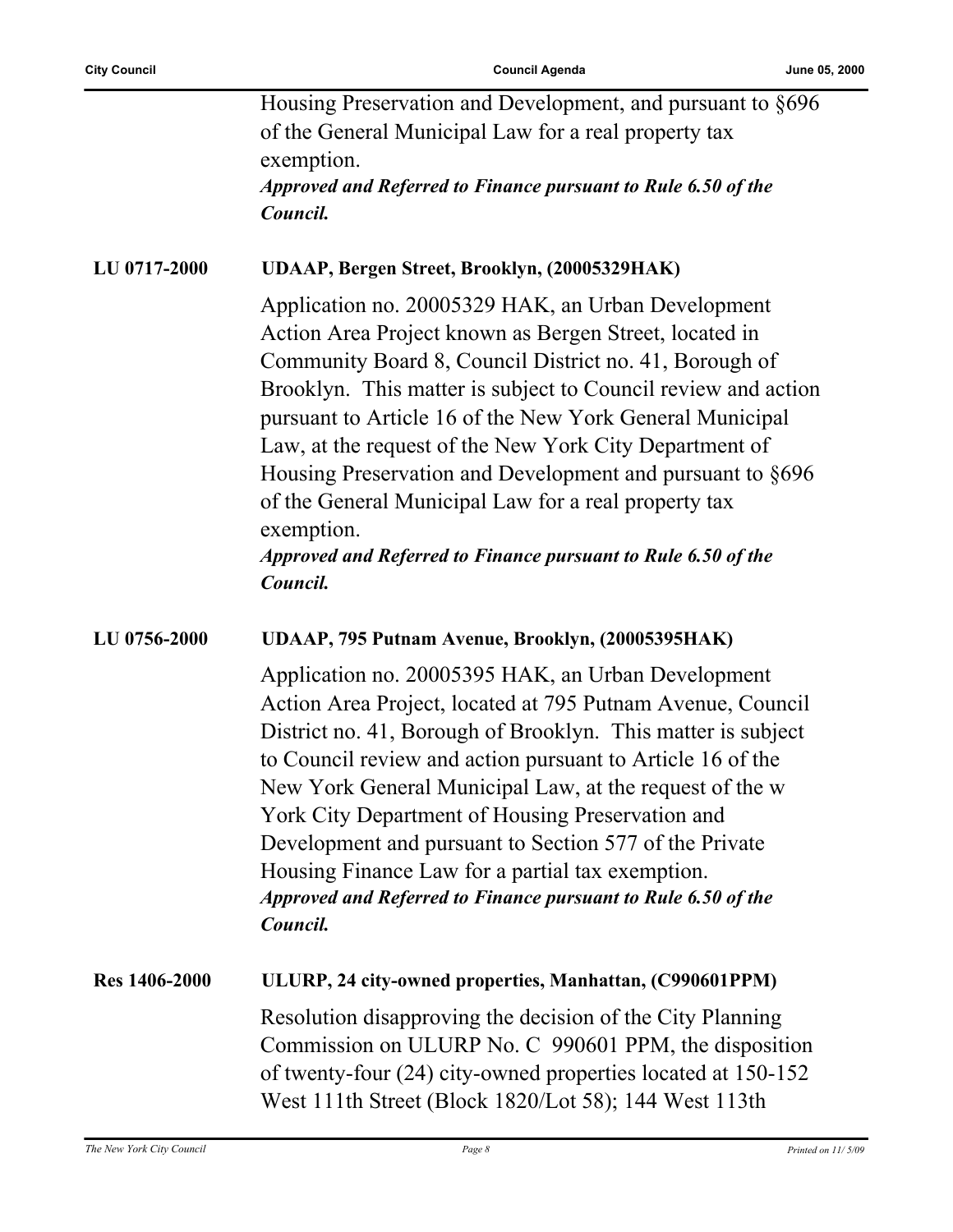Street (Block 1822/Lot 59); 63 Lenox Avenue (Block 1823/Lot 30); 237-239 West 111th Street (Block 1827/Lot 14); 257 West 112th Street (Block 1828/Lot 9); 270 West 113th Street (Block 1828/Lot 56); 2080 and 2078 Eighth Avenue (Block 1828/Lots 63 and 64); 2102 and 2100 Eighth Avenue (Block 1829/Lots 62 and 63); 2112 and 2116 Eighth Avenue (Block 1830/Lots 2 and 3); 249, 247, 237-239, 227 and 215 West 115th Street (Block 1831/Lots 5,6, 10, 16 and 21); 228 and 246 West 116th Street (Block 1831/Lots 47 and 56); 312 West 112th Street (Block 1846/Lot 55); 313 West 112th Street (Block 1847/Lot 13); 306 and 314 West 114th Street (Block 1848/Lots 21 and 25) and 274 West 117th Street (Block 1922/Lot 58); Manhattan (L.U. No. 759). *Motion to Disapprove*

#### **LU 0760-2000 ULURP, 23 city-owned properties, Staten Island, (C000086PPR)**

Uniform land use review procedure application no. C 000086 PPR pursuant to §197-c and §197-d of the New York City Charter concerning the disposition of twenty-three (23) city-owned properties, located in Community Board 3, Borough of Staten Island, in Council District no. 51. This application is subject to review and action by the Land Use Committee only if appealed to the Council pursuant to §197-d(b)(2) of the Charter or called up by vote of the Council pursuant to §197-d(b)(3) of the Charter. *Approved with Modifications and Referred to the City Planning Commission pursuant to Rule 11.20(b) of the Rules of the Council and Section 197-(d) of the New York City Charter.*

**Res 1407-2000 Sidewalk Cafe, 413 Third Ave, Manhattan, (19995174TCM)** Resolution approving the amended petition for a revocable consent for an unenclosed sidewalk café located at 415 Third Avenue, Manhattan (19995174 TCM; L.U. No. 762). *Coupled on GO*

| <b>Res</b> 1408-2000 |  |  | ULURP, CB#12, CD#7 & 10, Manhattan, (C000040PPM) |
|----------------------|--|--|--------------------------------------------------|
|----------------------|--|--|--------------------------------------------------|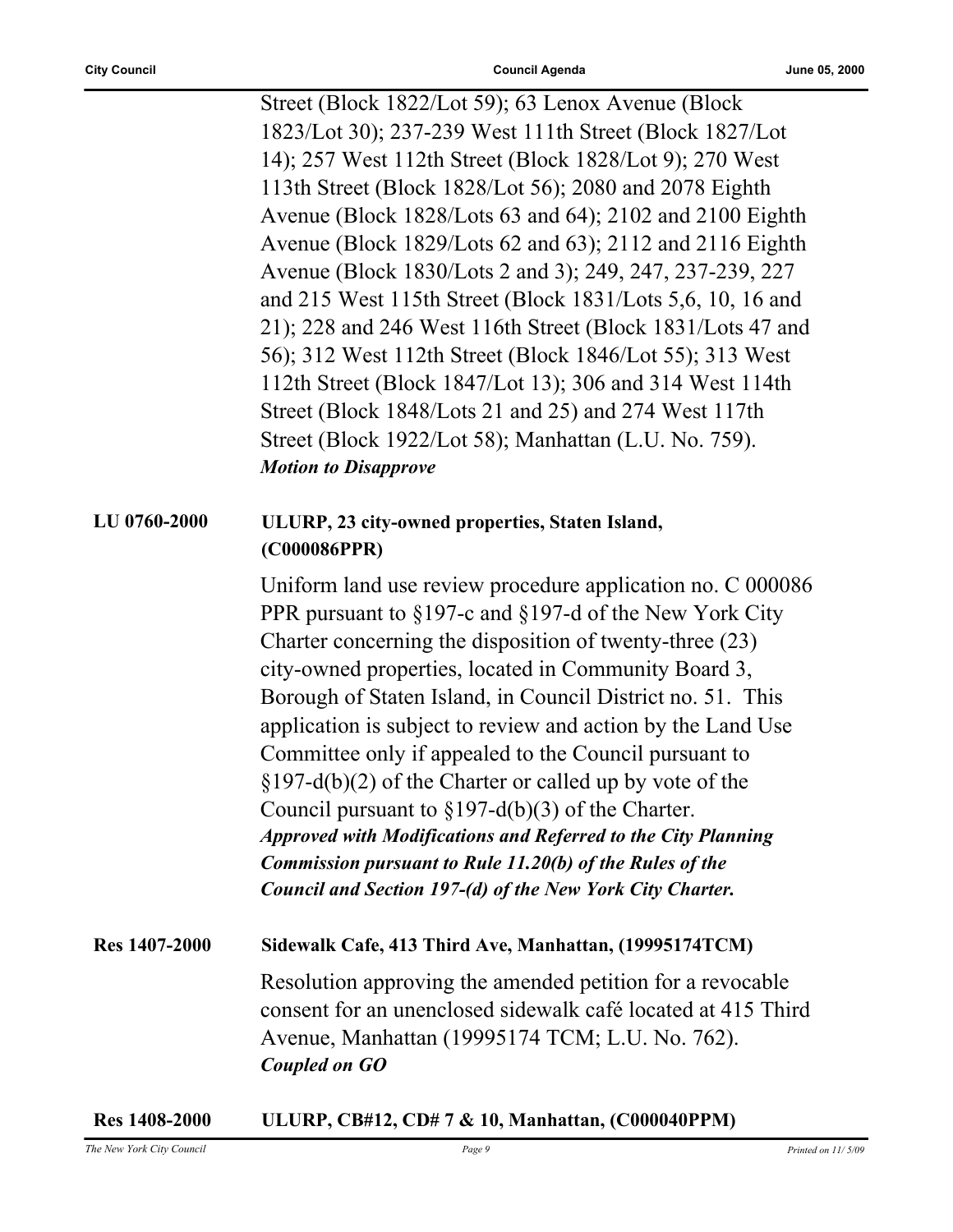Resolution approving the decision of the City Planning Commission on ULURP No. C 000040 PPM, for the disposition of four (4) city-owned properties located 446 and 448 West 167th Street (Block 2111/Lots 99 and 97) and 2260 and 2262 Amsterdam Avenue (Block 2129/Lots 52 and 50), Manhattan (L.U. No. 777). *Coupled on GO*

#### **LU 0778-2000 UDAAP, CB# 16, CD#41, Brooklyn, (20005414HAK)**

Application no. 20005414 HAK, an Urban Development Action Area Project known as Oceanhill South, located in Community Board 16, Council District no. 41, Borough of Brooklyn. This matter is subject to Council review and action pursuant to Article 16 of the New York General Municipal Law, at the request of the New York City Department of Housing Preservation and Development and pursuant to §696 of the General Municipal Law for a real property tax exemption.

*Approved and Referred to Finance pursuant to Rule 6.50 of the Council.*

### **Report of the Committee on Parks, Recreation, Cultural Affairs, and International Intergroup Relations**

| Int 0630-1999 | Name Change, Rev. Arthur D. Phillips Place, Staten Island                                                                                                    |
|---------------|--------------------------------------------------------------------------------------------------------------------------------------------------------------|
|               | A Local Law in relation to a street name, Rev. Arthur D.<br>Phillips Place, Borough of Staten Island.<br>Coupled on GO                                       |
| Int 0718-2000 | Name Change, Gershwin Way, Manhattan                                                                                                                         |
|               | A Local Law in relation to a street name, Gershwin Way,<br>Borough of Manhattan and the repeal of local law number 77<br>for the year 1999.<br>Coupled on GO |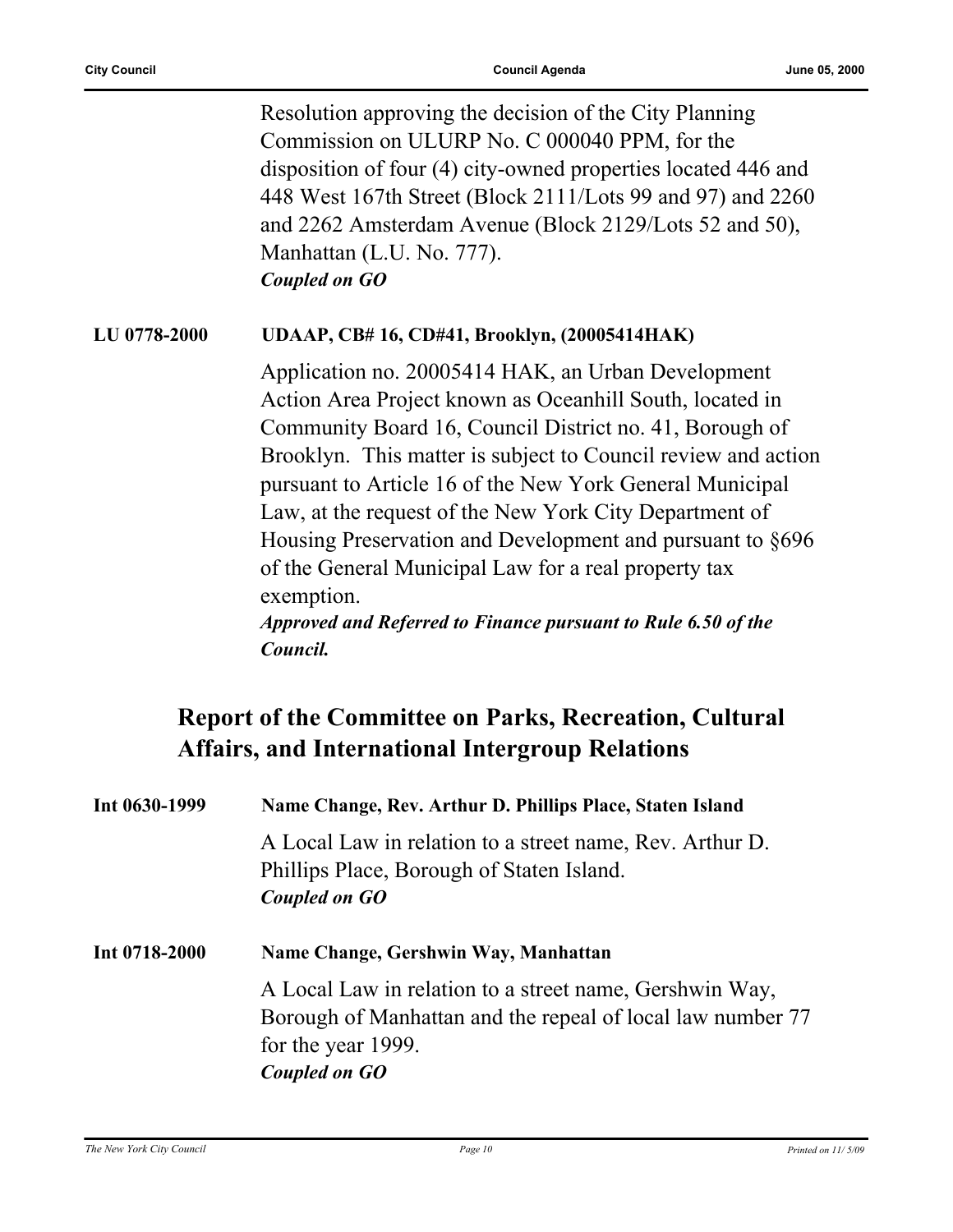| Int 0722-2000 | Name change, W. Haywood Burns Corner, Manhattan                                                                                                                                                                                                                                                                 |  |
|---------------|-----------------------------------------------------------------------------------------------------------------------------------------------------------------------------------------------------------------------------------------------------------------------------------------------------------------|--|
|               | A Local Law in relation to a corner name, W. Haywood Burns<br>Corner, Borough of Manhattan.<br>Coupled on GO                                                                                                                                                                                                    |  |
| Int 0738-2000 | Name Change, Joe Sabba Park, Veterans Memorial Plaza,<br>Queens                                                                                                                                                                                                                                                 |  |
|               | A Local Law in relation to a park name, Joe Sabba Park, and a<br>plaza name, Veterans Memorial Plaza, Borough of Queens.<br>Coupled on GO                                                                                                                                                                       |  |
| Res 1237-2000 | <b>McAllister Family Political Asylum</b>                                                                                                                                                                                                                                                                       |  |
|               | Resolution urging Attorney General Janet Reno to suspend the<br>deportation hearing and to reexamine the McAllister family's<br>case with a view toward granting them political asylum, based<br>on the fact that their lives would certainly be in danger were<br>they to be deported.<br><b>Coupled on GO</b> |  |

### **Report of the Committee on State and Federal Legislation**

#### **SLR 0178-2000 In Rem, Brooklyn S.5629-A A.8366-A**

State Legislation Resolution requesting the New York State Legislature to pass bills introduced by Senator Santiago, S.5629-A and by the Committee on Rules, A.8366-A, "AN ACT authorizing the city of New York to reconvey its interest in certain real property acquired by in rem tax foreclosure in the borough of Brooklyn to former owner Richard Olwek notwithstanding expiration of the two year period within which application may be made to the city to release its interest in property thus acquired; Block No. 2947, Lot No. 3 on tax map for the borough of Brooklyn". *Coupled on GO*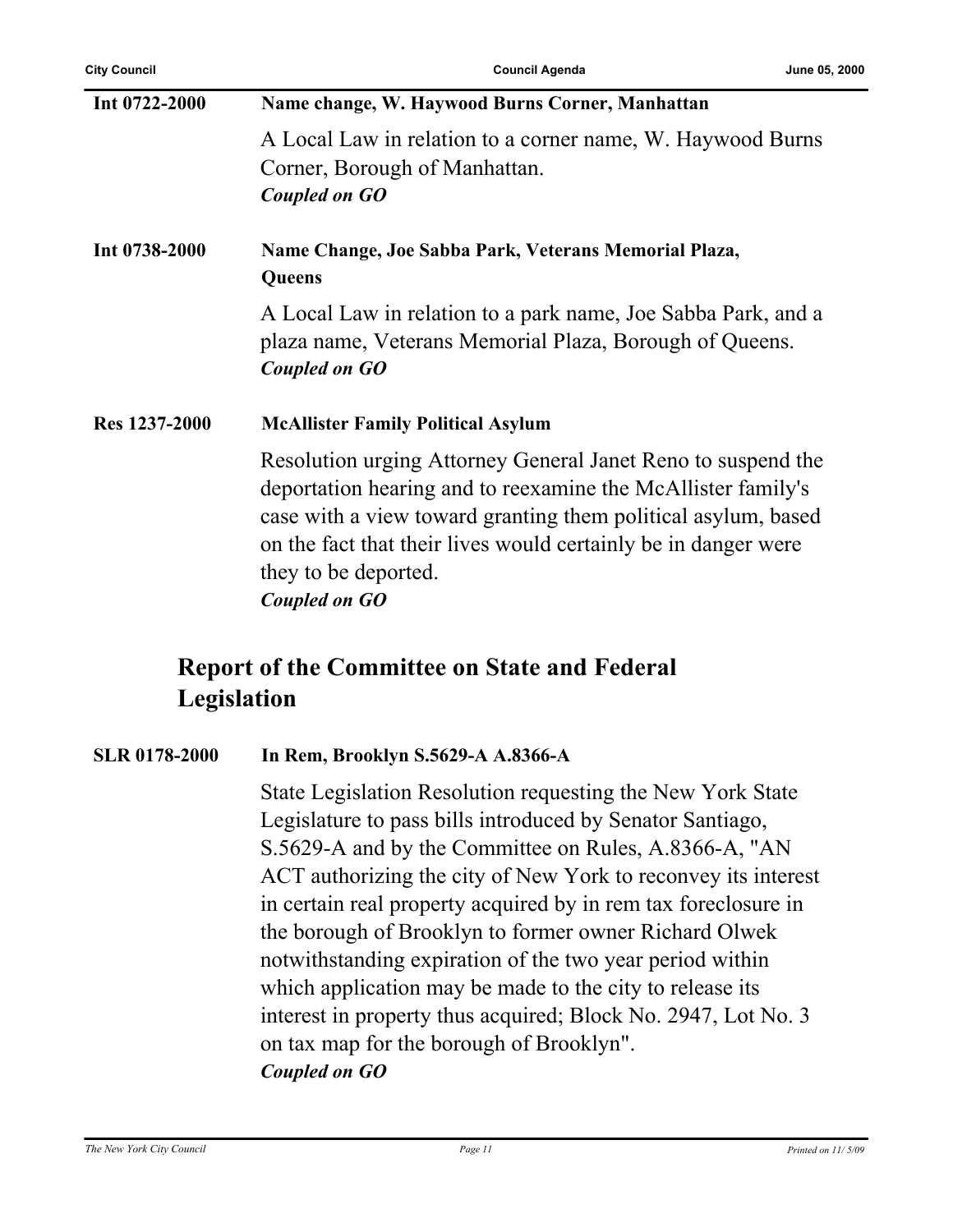#### **SLR 0219-2000 In rem, Brooklyn (S.6995, A.10063)**

State Legislation Resolution requesting the New York State Legislature to pass bills introduced by Senator Markowitz, S.6995, and Assembly Member Jacobs, A.10063, "AN ACT authorizing the city of New York to reconvey its interest in certain real property acquired by in rem tax foreclosure in the borough of Brooklyn to former owner Yeshiva Rabbi Meyer Simcha HaCohn of East Flatbush synagogue, notwithstanding expiration of the two year period within which application may be made to the city to release its interest in property thus acquired; Block No. 4679, Lot No. 57 on tax map for the borough of Brooklyn". *Coupled on GO*

#### **SLR 0223-2000 In rem, Bronx (S.6857, A.9856)**

State Legislation Resolution requesting the New York State Legislature to pass bills introduced by Senator Seabrook, S.6857, and Assembly Member Davis, A.9856, "AN ACT authorizing the city of New York to release its interest in certain real property acquired by in rem tax foreclosure in the borough of the Bronx to former owner Gary Frederic, Ltd., the successor in interest to 420 East 178th Realty Corp., notwithstanding expiration of the two year period within which application may be made to the city to release its interest in property thus acquired; Block No. 3027, Lot No. 28 on tax map for the borough of the Bronx". *Coupled on GO*

#### **SLR 0228-2000 In Rem, Brooklyn (S.7230, A.10307)**

State Legislation Resolution requesting the New York State Legislature to pass bills introduced by Senator Kruger, S.7230, and Assembly Member Seddio, A.10307, "AN ACT authorizing the city of New York to reconvey its interest in certain real property acquired by in rem tax foreclosure in the borough of Brooklyn to former owners Kenneth Sherman and Dolores Sherman, notwithstanding expiration of the two year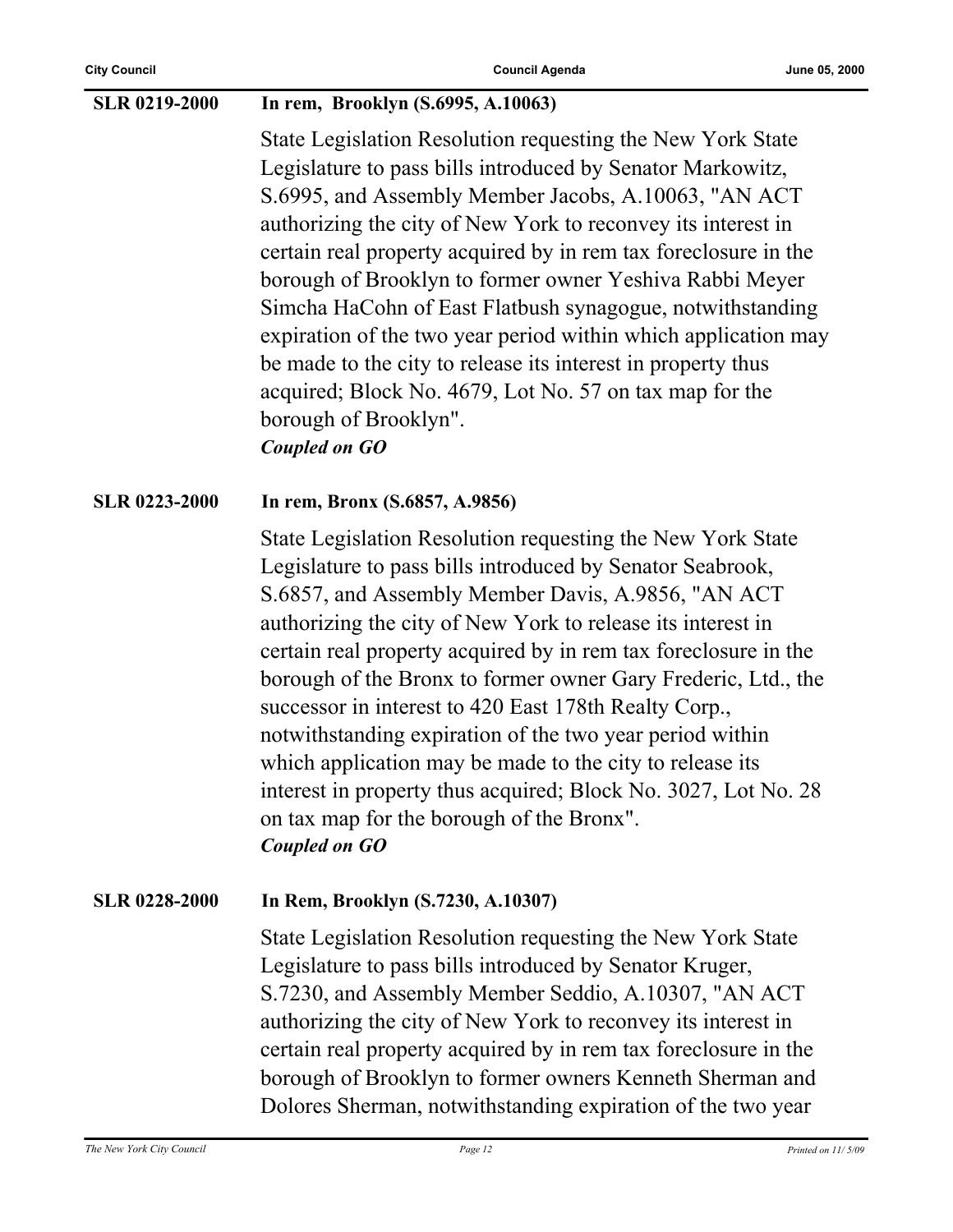period within which application may be made to the city to release its interest in property thus acquired; Block No. 8521, Lot No. 60 on tax map for the borough of Brooklyn". *Coupled on GO*

#### **SLR 0233-2000 Retirement System, Correction Members (S.6999, A.9942)**

State Legislation Resolution requesting the New York State Legislature to pass bills introduced by Senator Maltese, S.6999, and Assembly Member Seminerio, A.9942,"AN ACT to amend chapter 609 of the laws of 1996, allowing correction members of the New York city employees' retirement system to elect the benefits provided by chapter 936 of the laws of 1990, or chapter 631 of the laws of 1993, in relation to extending the time for such elections". *Coupled on GO*

#### **SLR 0238-2000 Retirement, Police Pension Fund (S.6818, A.9744)**

State Legislation Resolution requesting the New York State Legislature to pass bills introduced by Senators Padavan, Maltese, Marchi, and Velella, S.6818, and Assembly Member Vitaliano, A.9744, "AN ACT to amend the administrative code of the city of New York, in relation to allowing members of the police pension fund to obtain retirement credit for certain periods of child care leave". *Coupled on GO*

#### **SLR 0246-2000 In Rem, Manhattan (S.3201-A, A.3049-A)**

State Legislation Resolution requesting the New York State Legislature to pass bills introduced by Senator Paterson, S.3201-A and Assembly Member Wright, A.3049-A, "AN ACT authorizing the city of New York to reconvey its interest in certain real property acquired by in rem tax foreclosure in the borough of Manhattan to former owner Elisa O'Reilly notwithstanding expiration of the two year period within which application may be made to the city to release its interest in property thus acquired; Block No. 1728, Lot No. 16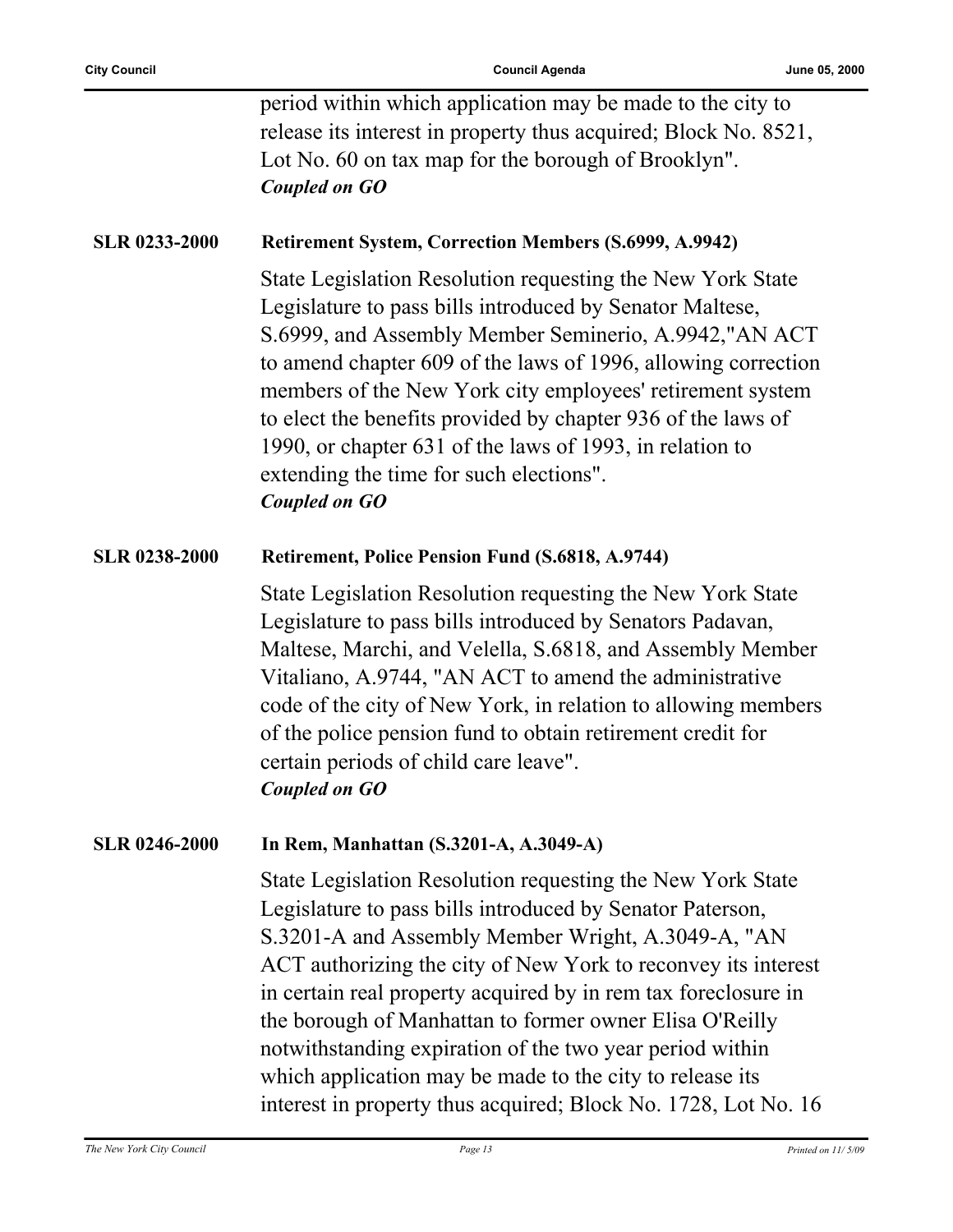on tax map for the borough of Manhattan". *Coupled on GO*

## **SLR 0255-2000 Availability Of Additional Pension Benefits (S.7083, A.10025)**

State Legislation Resolution requesting the New York State Legislature to pass bills introduced by Senator Spano, S.7083, and Assembly Member Vitaliano, A.10025, "AN ACT to amend chapter 666 of the laws of 1990, amending the administrative code of the city of New York and the education law relating to the availability of additional pension benefits for an extended second public employment to certain retirees, in relation to extending the application of the provisions thereof ".

*Coupled on GO*

#### **SLR 0256-2000 Benefits For Employees Of Governmental Entities (S.5870-A, A.9040-A)**

State Legislation Resolution requesting the New York State Legislature to pass bills introduced by Senator Marchi, S.5870-A, and by Committee on Rules, A.9040-A, "AN ACT to amend the general municipal law and the retirement and social security law, in relation to benefits for employees of governmental entities performing peace officer services in the city of New York, who are injured in the performance of their duties".

#### *Coupled on GO*

#### **SLR 0261-2000 Retirement Program, Deputy Sheriffs (S.7493-A, A.10952-A)**

State Legislation Resolution requesting the New York State Legislature to pass bills introduced by Senator Maltese, S.7493-A, and by Committee on Rules, A.10952-A, "AN ACT to amend the retirement and social security law and the administrative code of the city of New York, in relation to the establishment of twenty-five year retirement programs for deputy sheriffs who are subject to articles 11 and 15 of such law; and in relation to providing for employer pick up,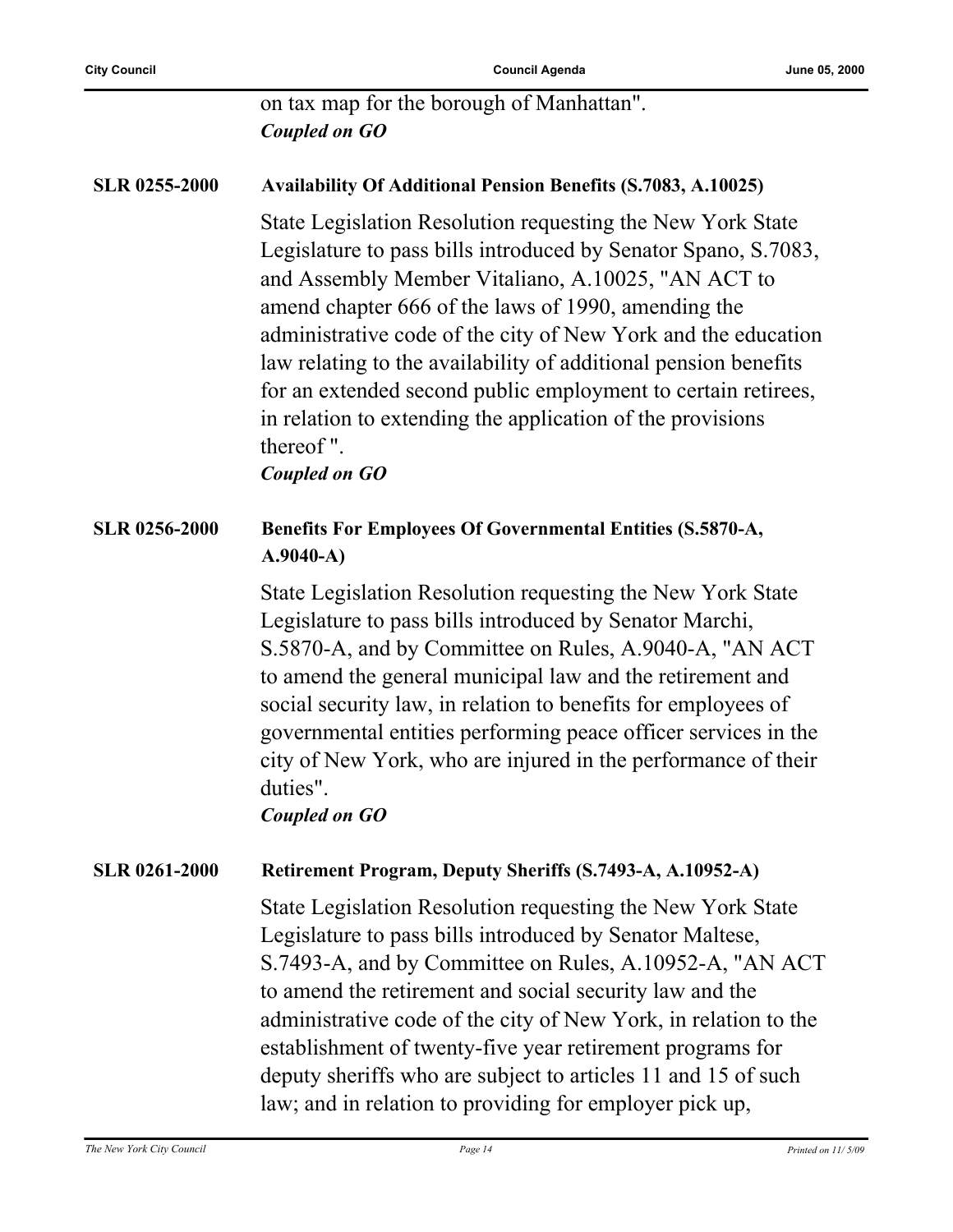pursuant to provisions of the internal revenue code, of certain additional member contributions required to be made by certain participants in the twenty-five year retirement programs".

*Preconsidered - Coupled on GO*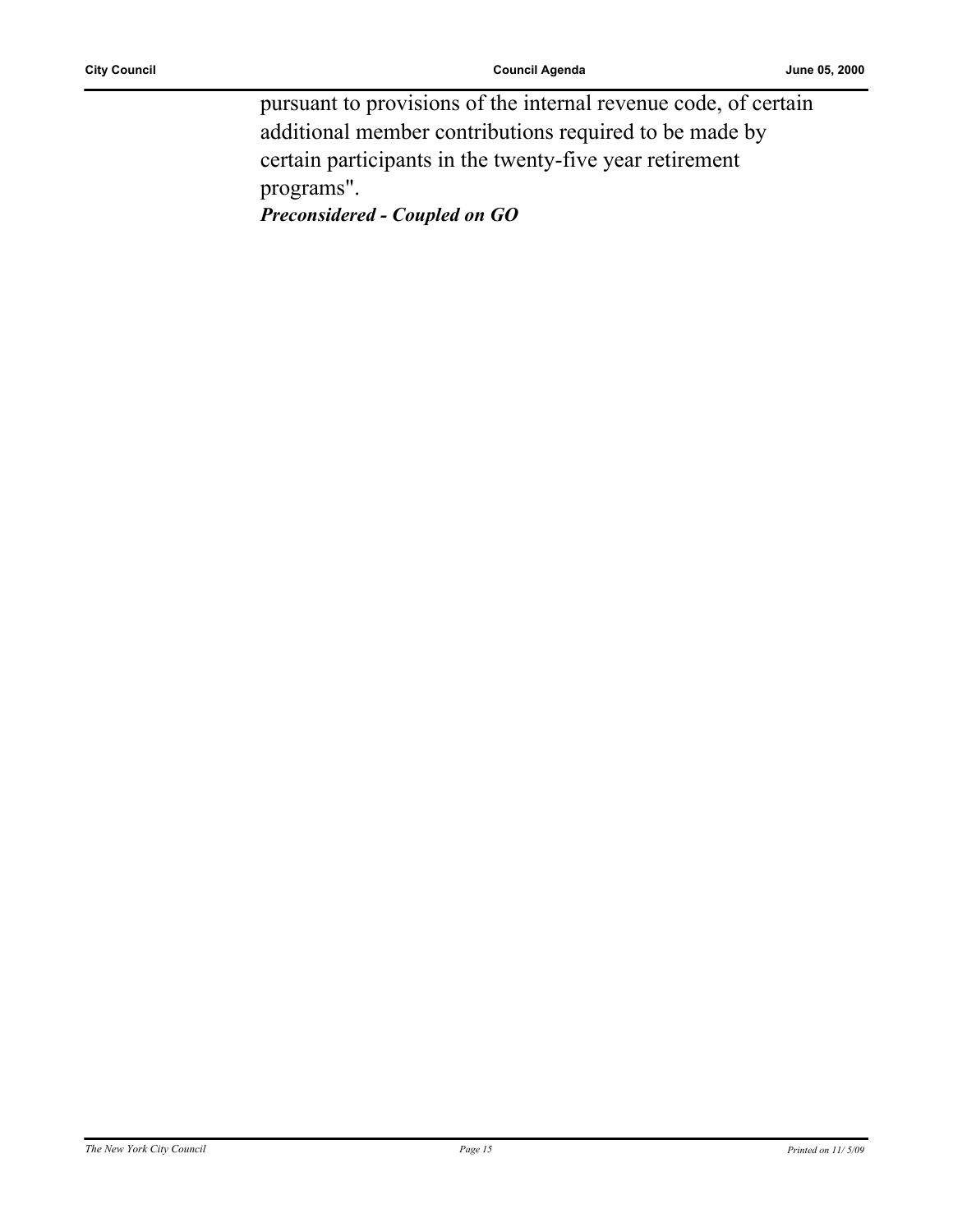### **12. General Order Calendar**

#### **Int 0753-2000 Expense Budget**

A Local Law in relation to the date by which if the expense budget is not adopted, the expense budget and tax rate adopted as modified for the current fiscal year shall be deemed to have been extended for the new fiscal year until such time as a new expense budget has been adopted, the date by which if a capital budget and a capital program have not been adopted the unutilized portion of all prior capital appropriations shall be deemed reappropriated, the dates of mayoral disapprovals of Council action and Council overrides thereof, and the date by which if the Council has not fixed the tax rates for the ensuing fiscal year, the commissioner of finance shall be authorized to complete the assessment rolls using estimated rates, relating to the fiscal year two thousand one

#### *Re-Referred to Committee on Finance*

#### **Res 1409-2000 ULURP, Seven (7) city-owned properties, Brooklyn, (C990449PPK)**

Resolution approving with modifications the decision of the City Planning Commission on ULURP No. C 990449 PPK, for the disposition of seven (7) city-owned properties located at South 8 Street (Block 2136/Lot 111), Driggs Avenue (Block 2446/Lot 62), 377 Broadway (Block 2463/Lot 34), 54 Morgan Avenue (Block 3003/Lot 3), 316 Maujer Street (Block 3021/Lot 22), 207 Meserole Street (Block 3045/Lot 23), and Varet Street (Block 3109/Lot 53), Brooklyn (L.U. No. 758). *Coupled on GO*

**T1999-86 Commissioner of Deeds** Commissioner of Deeds *Coupled on GO*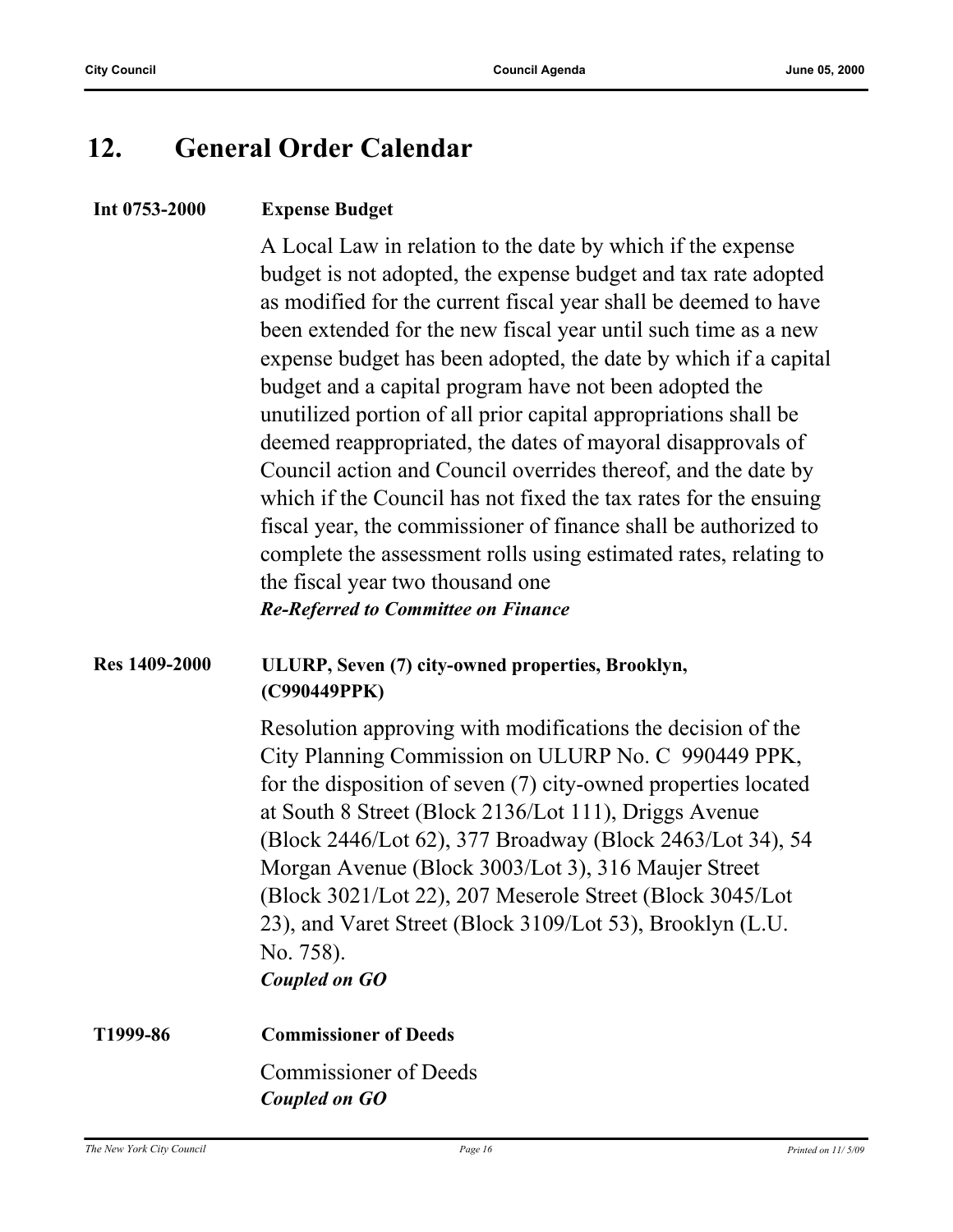### **Coupled on General Order**

### **Finance**

| Res 1398-2000        | <b>UDAAP, 204 Tapscott Street, Brooklyn (20005250HAK)</b><br>GQ |
|----------------------|-----------------------------------------------------------------|
| <b>Res</b> 1399-2000 | UDAAP, Boston Road North, Bronx, (20005269HAX)<br>GO            |
| <b>Res</b> 1400-2000 | UDAAP, Bergen Street, Brooklyn, (20005329HAK)<br>GO             |
| <b>Res</b> 1401-2000 | UDAAP, 795 Putnam Avenue, Brooklyn, (20005395HAK)<br>GO         |
| <b>Res</b> 1402-2000 | UDAAP, CB#16, CD#41, Brooklyn, (20005414HAK)<br>GO              |

### **Land Use**

| <b>Res</b> 1403-2000 | ULURP, Mott Haven East Urban Renewal Plan,<br>(C000230HUX)<br>GO                   |
|----------------------|------------------------------------------------------------------------------------|
| <b>Res</b> 1404-2000 | ULURP, City Owned Property, Bronx (C000231HDX)<br>GO                               |
| Res 1405-2000        | ULURP, Zoning Map Changes, Manhattan (990440ZMM)<br>GO                             |
| Res 1406-2000        | ULURP, 24 city-owned properties, Manhattan, (C990601PPM)<br><b>GO - DISAPPROVE</b> |
| <b>Res</b> 1407-2000 | Sidewalk Cafe, 413 Third Ave, Manhattan, (19995174TCM)                             |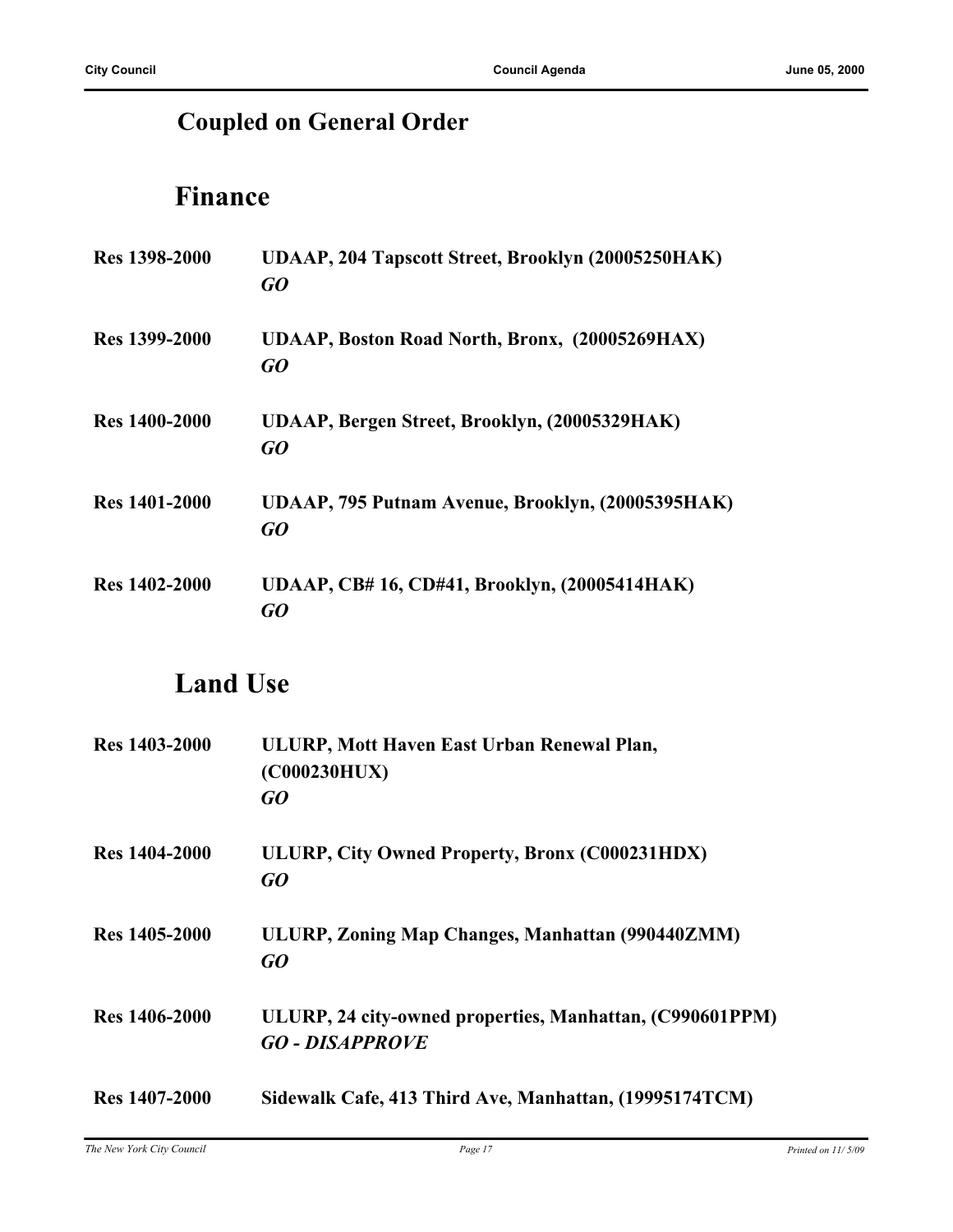|                      | GO                                                                       |
|----------------------|--------------------------------------------------------------------------|
| <b>Res 1408-2000</b> | ULURP, CB#12, CD#7 & 10, Manhattan, (C000040PPM)<br>GO                   |
|                      | Parks, Recreation, Cultural Affairs, and                                 |
|                      | <b>Intergroup Relations</b>                                              |
| Int 0630-1999        | Name Change, Rev. Arthur D. Phillips Place, Staten Island<br>GO          |
| Int 0718-2000        | Name Change, Gershwin Way, Manhattan<br>GO                               |
| Int 0722-2000        | Name change, W. Haywood Burns Corner, Manhattan<br>$G$ O                 |
| Int 0738-2000        | Name Change, Joe Sabba Park, Veterans Memorial Plaza,<br>Queens<br>$G$ O |
| Res 1237-2000        | <b>McAllister Family Political Asylum</b><br>GO                          |
|                      | $\mathbf{r}$ $\mathbf{r}$ $\mathbf{r}$<br>$\mathbf{r}$                   |

### **State and Federal Legislation**

| <b>SLR 0178-2000</b> | In Rem, Brooklyn S.5629-A A.8366-A<br>GO |
|----------------------|------------------------------------------|
| <b>SLR 0219-2000</b> | In rem, Brooklyn (S.6995, A.10063)<br>GO |
| <b>SLR 0223-2000</b> | In rem, Bronx (S.6857, A.9856)<br>GO     |
| SLR 0228-2000        | In Rem, Brooklyn (S.7230, A.10307)       |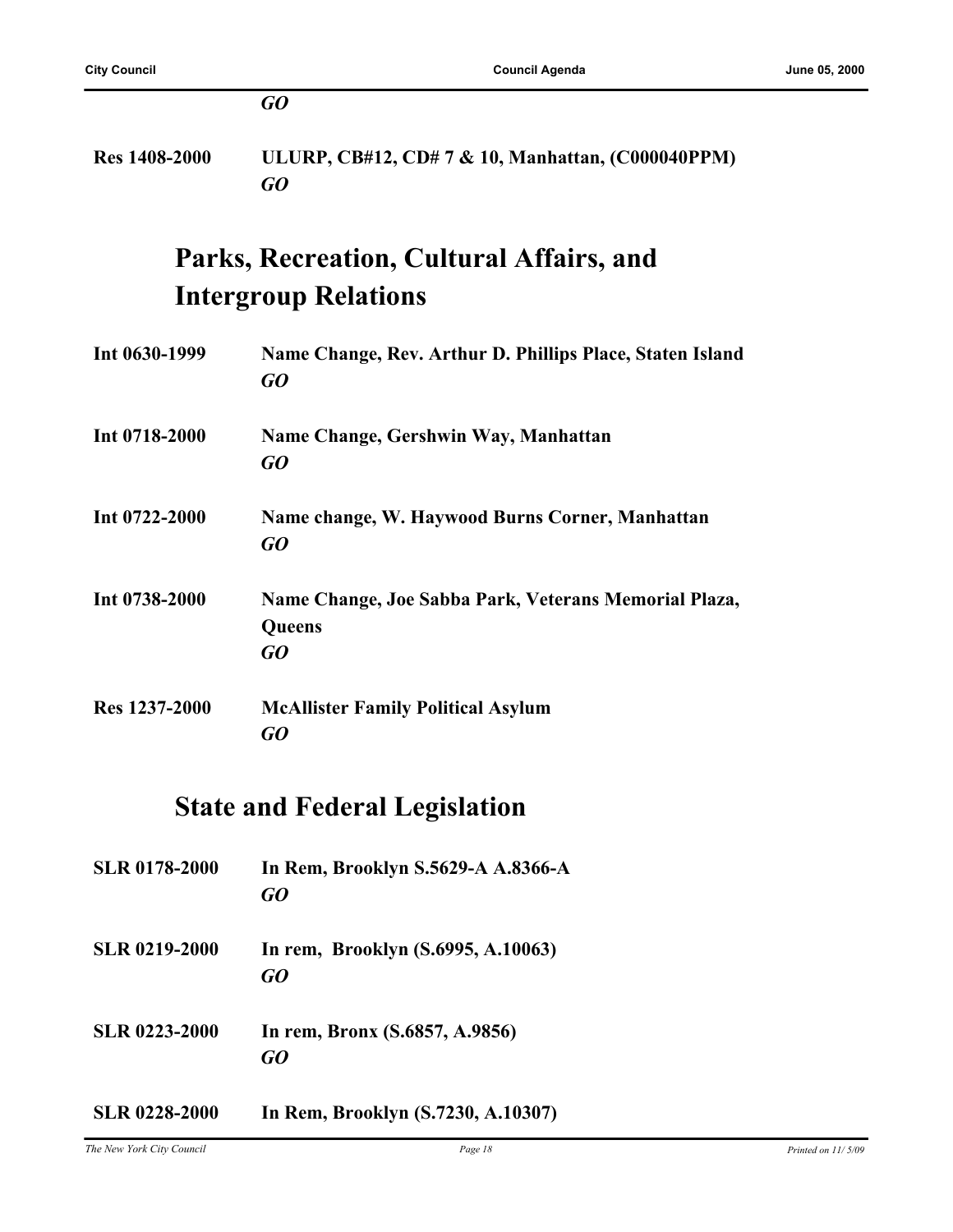|                      | GO                                                                                     |
|----------------------|----------------------------------------------------------------------------------------|
| <b>SLR 0233-2000</b> | <b>Retirement System, Correction Members (S.6999, A.9942)</b><br>GQ                    |
| <b>SLR 0238-2000</b> | <b>Retirement, Police Pension Fund (S.6818, A.9744)</b><br>GQ                          |
| <b>SLR 0246-2000</b> | In Rem, Manhattan (S.3201-A, A.3049-A)<br>GO                                           |
| <b>SLR 0255-2000</b> | <b>Availability Of Additional Pension Benefits (S.7083, A.10025)</b><br>GO             |
| <b>SLR 0256-2000</b> | Benefits For Employees Of Governmental Entities (S.5870-A,<br>$A.9040-A)$<br>GO        |
| <b>SLR 0261-2000</b> | Retirement Program, Deputy Sheriffs (S.7493-A, A.10952-A)<br><b>Preconsidered - GO</b> |

### **General Order Calendar**

| <b>Res</b> 1409-2000 | ULURP, Seven (7) city-owned properties, Brooklyn, |
|----------------------|---------------------------------------------------|
|                      | (C990449PPK)                                      |
|                      | GO                                                |

**T1999-86 Commissioner of Deeds** *GO*

#### **Introduction and Reading of Bills See Attached 13.**

### **14. General Discussion**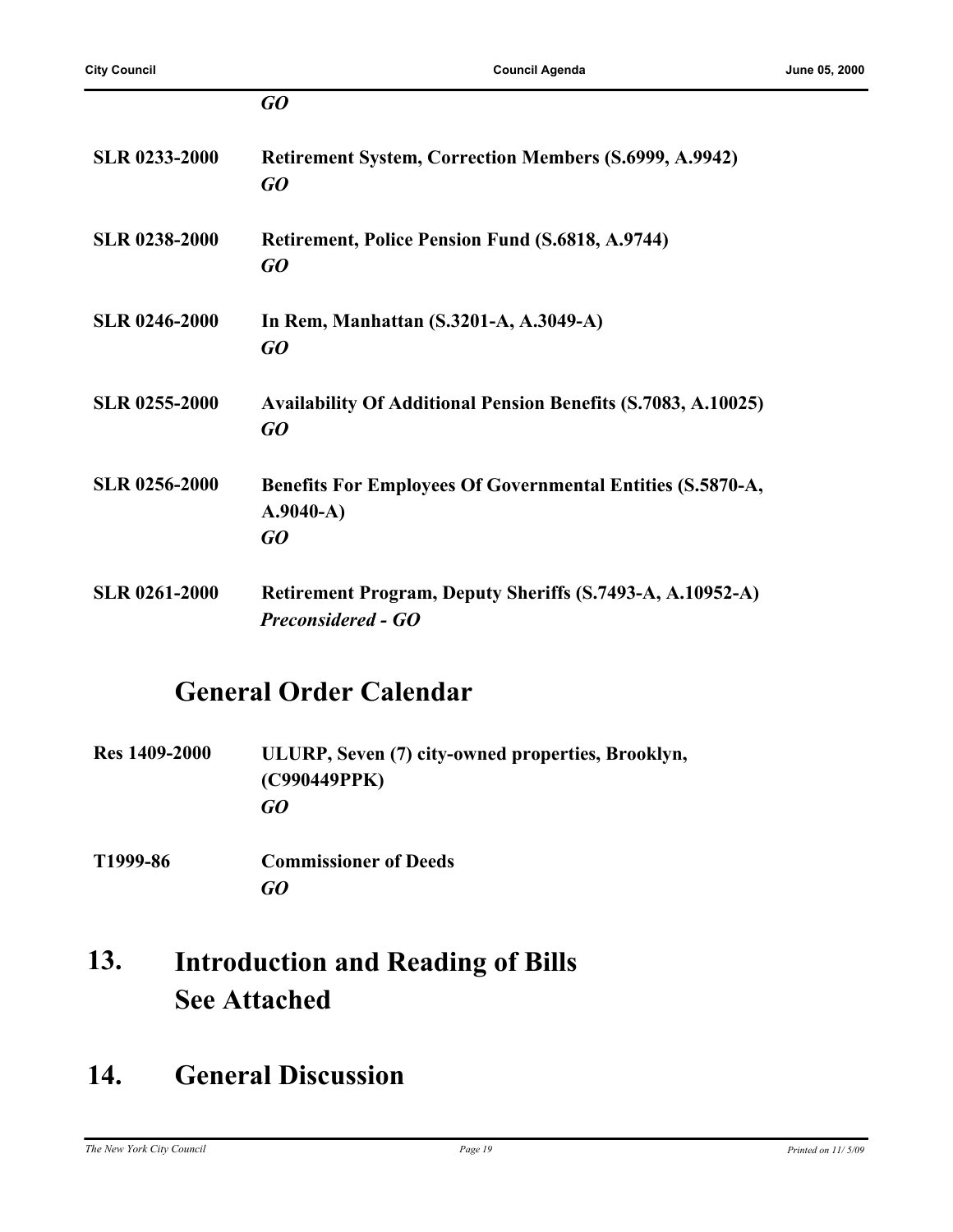## **15. Extension of Remarks**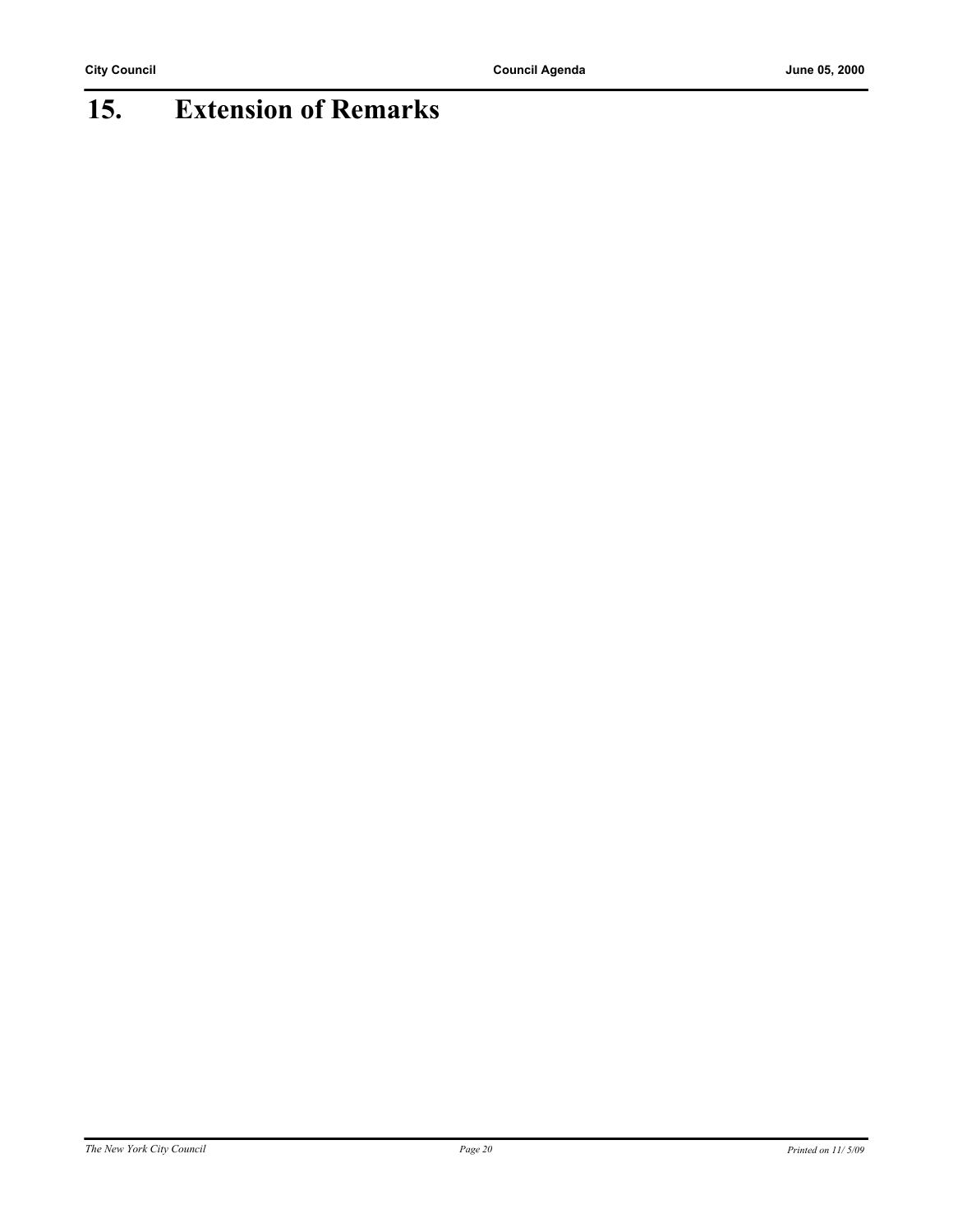### **INTRODUCTION AND READING OF BILLS**

| Int 0761-2000        | By The Speaker (Speaker Vallone) and Council Members<br>Malave-Dilan, Espada, Henry, Lopez, The Speaker (Speaker<br>Quinn), Reed, Rodriguez, Abel, Fiala, Golden and Stabile; also<br>Council Members Foster, Harrison, Koslowitz, Michels, Nelson,<br>O'Donovan, Povman, Robinson, Ognibene and DiBrienza |
|----------------------|------------------------------------------------------------------------------------------------------------------------------------------------------------------------------------------------------------------------------------------------------------------------------------------------------------|
|                      | A Local Law to amend the administrative code of the city of<br>New York, in relation to requiring that vehicles used to vend<br>frozen desserts be equipped with caution arm stop signs and<br>convex mirrors.<br><b>Transportation</b>                                                                    |
| <b>Res 1393-2000</b> | By Council Members Freed, Espada, Warden, Linares, Fiala and<br>Stabile (by request of the Mayor); also Council Members Eisland,<br>Fisher, Foster, Harrison, McCaffrey and Golden                                                                                                                         |
|                      | Resolution making permanent the creation of a small purchase<br>category called "information technology" with a one hundred<br>thousand dollar limit by repealing the sunset provision.<br><b>Contracts</b>                                                                                                |
| Int 0762-2000        | By Council Members Linares, Dear, Carrion, Eisland, Lopez,<br>Clarke, Espada, Freed, Henry, Marshall, The Speaker (Speaker<br>Quinn) and Warden; also Council Members Boyland, Foster,<br>Harrison, Koslowitz, Michels, Nelson, O'Donovan, Robinson,<br><b>Wooten and Ognibene</b>                         |
|                      | A Local Law to amend the administrative code of the city of<br>New York, in relation to requiring the installation of partitions<br>or security devices capable of capturing visual images in<br>certain for-hire vehicles.<br><b>Transportation</b>                                                       |
| <b>Res</b> 1394-2000 | By Council Members Lopez, Rivera, Robles, Carrion, Clarke,<br>Malave-Dilan, Espada, Freed, Henry, Linares, Marshall, Nelson,<br>Perkins, The Speaker (Speaker Quinn), Reed, Rodriguez and<br>Stabile; also Council Members DiBrienza, Eisland, Fisher, Foster,                                             |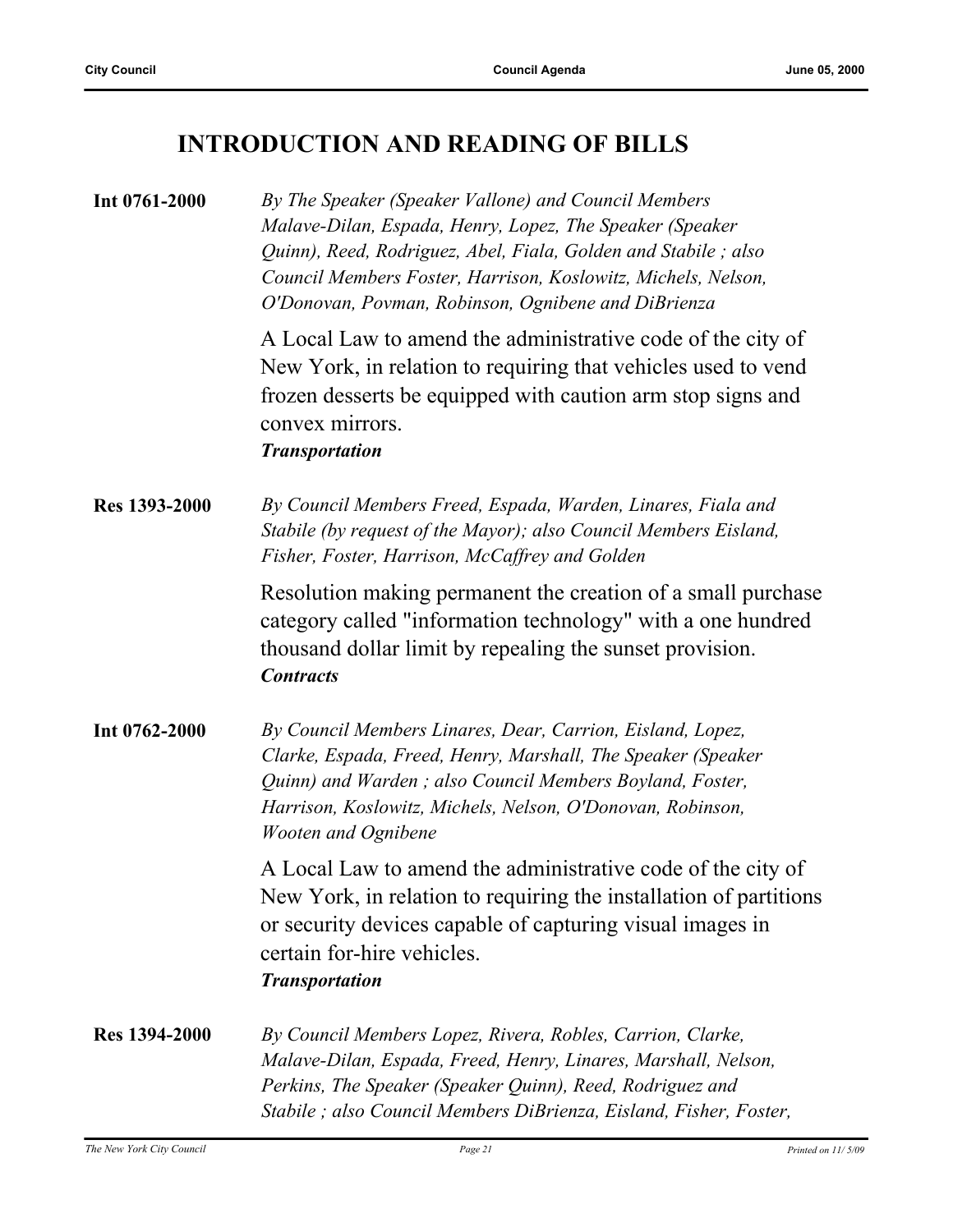#### *McCaffrey, Michels and Robinson*

Resolution commending President Clinton for issuing an executive order providing extensive and coordinated environmental protection to the nation's shoreline and marine habitats, and calling upon the President to extend the same program to the Puerto Rican island of Vieques. *IMMEDIATE CONSIDERATION or Parks, Recreation, Cultural Affairs and International Intergroup Relations*

| Int 0763-2000 | By Council Members McCaffrey, Berman, Clarke, Dear,            |
|---------------|----------------------------------------------------------------|
|               | Malave-Dilan, Espada, Fisher, Freed, Linares, Marshall, The    |
|               | Speaker (Speaker Quinn), Reed, Warden, White, Abel, Fiala,     |
|               | Golden, Oddo and Stabile; also Council Members Boyland,        |
|               | Eisland, Foster, Harrison, Koslowitz, Lasher, Michels, Nelson, |
|               | O'Donovan, Povman, Sabini and The Speaker (Speaker Miller)     |
|               |                                                                |

A Local Law to amend the administrative code of the city of New York, in relation to the promotion of officers and members of the New York City Fire Department. *Fire and Criminal Justice Services*

**Int 0764-2000** *By Council Members McCaffrey, Berman, Malave-Dilan and Marshall ; also Council Members Foster, Koslowitz, Lasher, O'Donovan, Pinkett, Robinson, Watkins, White and Wooten*

> A Local Law to amend the administrative code of the city of New York in relation to the appointment of traffic enforcement agents as special patrolmen. *Public Safety*

**Res 1395-2000** *By Council Members McCaffrey, Berman, Malave-Dilan, Foster, Marshall and White ; also Council Members Harrison, Koslowitz, Lasher, O'Donovan, Pinkett, Robinson and Watkins*

> Resolution calling upon the New York State Legislature to amend the Criminal Procedure Law to include New York City Traffic Enforcement Agents as peace officers. *Public Safety*

**Int 0754-2000** *By Council Members Perkins, Lopez, The Speaker (Speaker Quinn),*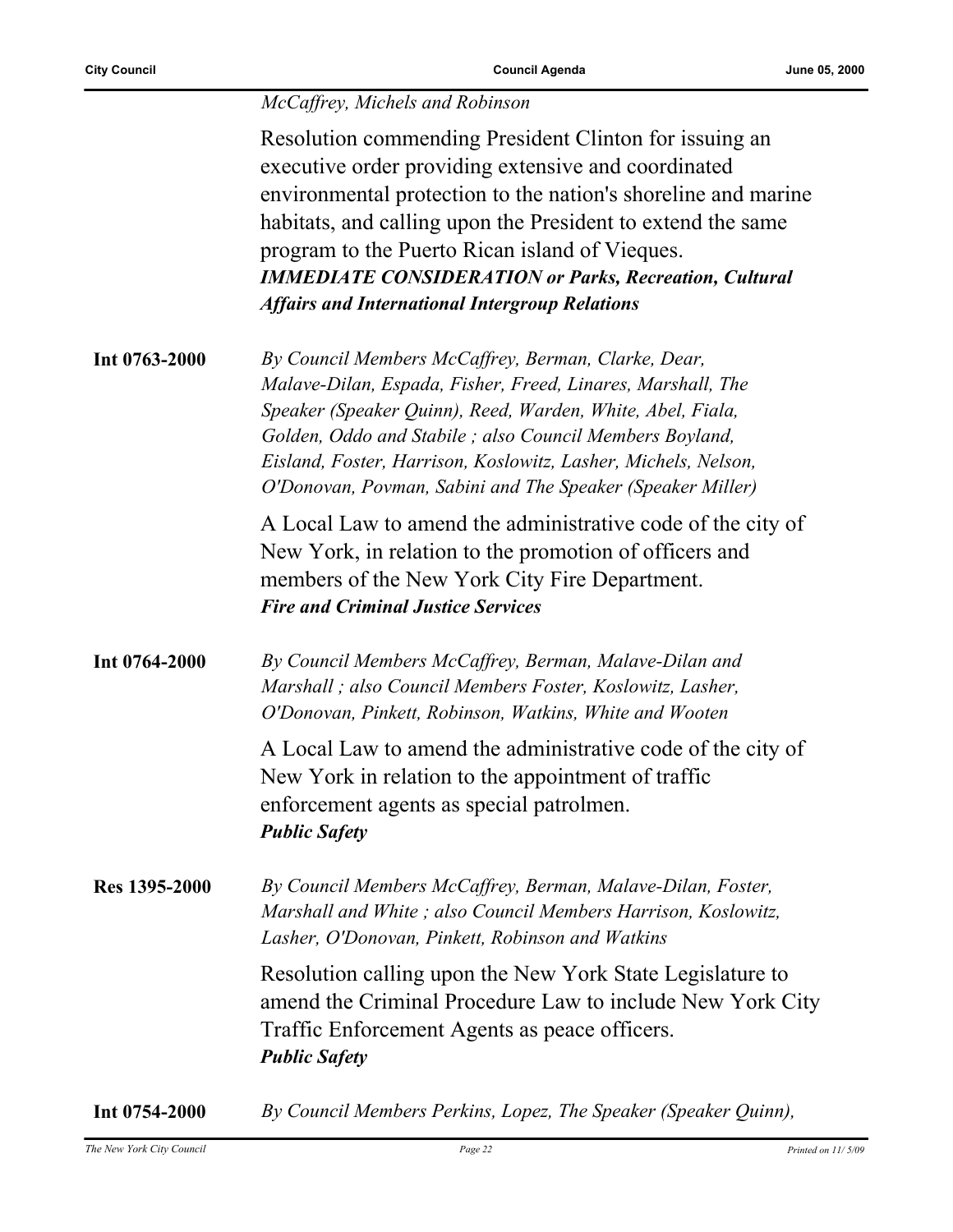÷,

|                      | Eldridge, Reed, Berman, DiBrienza, Cruz, Eisland, Espada, Freed,<br>Linares, The Speaker (Speaker Miller), Moskowitz, The Public<br>Advocate (Public Advocate Green), Rodriguez, Boyland,<br>Malave-Dilan, Fisher, Henry and Koslowitz; also Council<br>Members Leffler, McCaffrey, Michels, Pinkett, Sabini, Watkins and<br>White                                                                                                                                       |
|----------------------|--------------------------------------------------------------------------------------------------------------------------------------------------------------------------------------------------------------------------------------------------------------------------------------------------------------------------------------------------------------------------------------------------------------------------------------------------------------------------|
|                      | A Local Law to amend the administrative code of the city of<br>New York, in relation to gender-based discrimination.<br><b>General Welfare</b>                                                                                                                                                                                                                                                                                                                           |
| <b>SLR 0257-2000</b> | By Council Members Provenzano, Golden and Stabile                                                                                                                                                                                                                                                                                                                                                                                                                        |
|                      | State Legislation Resolution requesting the New York State<br>Legislature to pass a bill introduced by Committee on Rules,<br>A.11049, "AN ACT authorizing the reopening of certain state<br>roadways".<br><b>State and Federal Legislation</b>                                                                                                                                                                                                                          |
| Res 1396-2000        | By The Speaker (Speaker Quinn) and Council Members<br>Provenzano, DiBrienza, Clarke, Foster, Freed, Koslowitz, Linares,<br>Marshall, Moskowitz, Nelson, Perkins, Pinkett, Reed, Warden and<br>Fiala (in conjunction with the Manhattan Borough President); also<br>Council Members Boyland, Eisland, Michels, Robinson and White                                                                                                                                         |
|                      | Resolution urging the N.R.A. to halt all plans regarding a<br>proposed theme store and restaurant in Times Square.<br><b>IMMEDIATE CONSIDERATION or Parks, Recreation, Cultural</b><br><b>Affairs and International Intergroup Relations</b>                                                                                                                                                                                                                             |
| <b>SLR 0258-2000</b> | By Rivera, Council Members Malave-Dilan and Pinkett; also<br>Council Members Harrison, Lasher, Michels and Robinson                                                                                                                                                                                                                                                                                                                                                      |
|                      | State Legislation Resolution requesting the New York State<br>Legislature to pass bills introduced by Senator Leibell, S.7657,<br>and by Committee on Rules, A.11026, "AN ACT to amend the<br>general municipal law and the retirement and social security<br>law, in relation to benefits for employees of governmental<br>entities performing environmental police officer services in<br>the city of New York who are injured in the performance of<br>their duties". |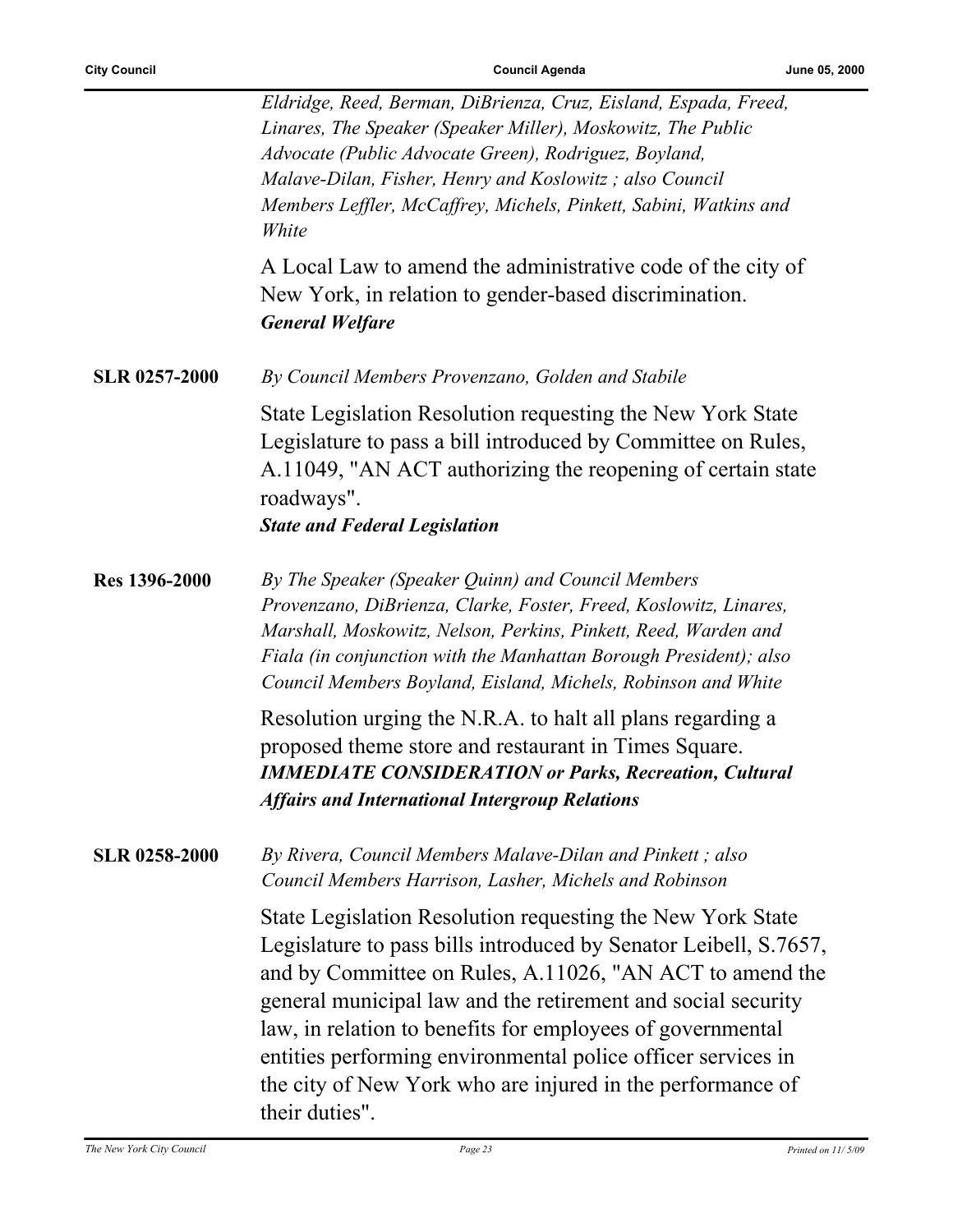#### *State and Federal Legislation*

| <b>SLR 0259-2000</b> | By Rivera, Council Members Malave-Dilan and Pinkett; also<br>Council Members Harrison, Lasher, Robinson and White<br>State Legislation Resolution requesting the New York State<br>Legislature to pass a bill introduced by Committee on Rules,<br>A.8781-A, "AN ACT to amend the retirement and social<br>security law, in relation to increased-take home pay<br>contributions made on behalf of certain members of the New<br>York city employees' retirement system and the New York city<br>board of education retirement system, and contributions<br>required to be made by certain members of such retirement<br>systems".<br><b>State and Federal Legislation</b> |
|----------------------|----------------------------------------------------------------------------------------------------------------------------------------------------------------------------------------------------------------------------------------------------------------------------------------------------------------------------------------------------------------------------------------------------------------------------------------------------------------------------------------------------------------------------------------------------------------------------------------------------------------------------------------------------------------------------|
| <b>SLR 0260-2000</b> | By Rivera, Council Members Malave-Dilan, Pinkett, Fiala and<br>Golden; also Council Members Harrison, Lasher and Robinson<br>State Legislation Resolution requesting the New York State<br>Legislature to pass bills introduced by Senator Onorato,<br>S.7842, and by Committee on Rules, A.10798, "AN ACT to<br>amend the administrative code of the city of New York, in<br>relation to health insurance coverage for surviving spouses of<br>members of the police department who are enrolled in a health<br>insurance plan".<br><b>State and Federal Legislation</b>                                                                                                  |
| <b>SLR 0261-2000</b> | By Rivera, Council Members Stabile, Malave-Dilan and Pinkett;<br>also Council Member Harrison<br>State Legislation Resolution requesting the New York State<br>Legislature to pass bills introduced by Senator Maltese,<br>S.7493-A, and by Committee on Rules, A.10952-A, "AN ACT<br>to amend the retirement and social security law and the<br>administrative code of the city of New York, in relation to the<br>establishment of twenty-five year retirement programs for<br>deputy sheriffs who are subject to articles 11 and 15 of such<br>law; and in relation to providing for employer pick up,                                                                  |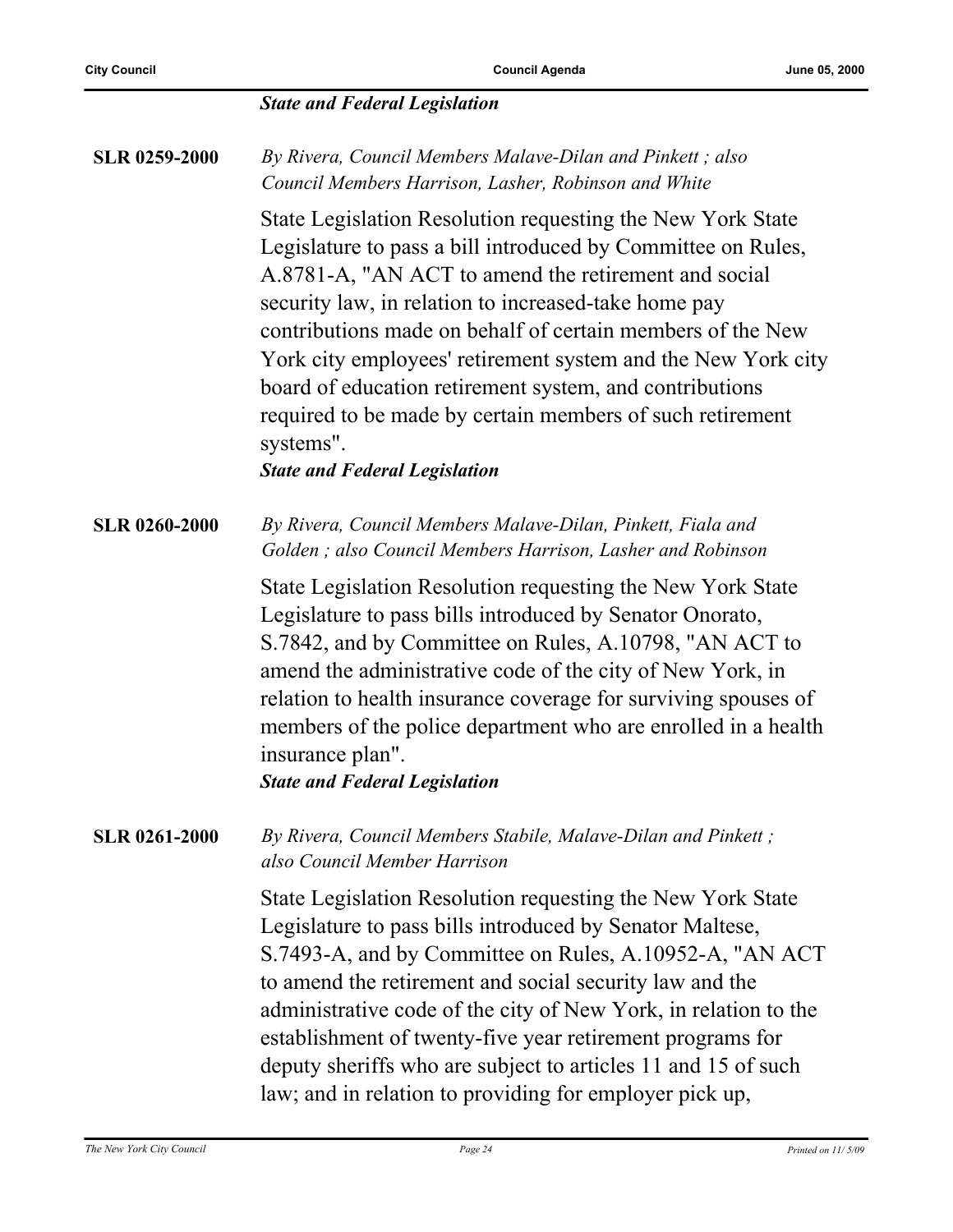|                      | pursuant to provisions of the internal revenue code, of certain<br>additional member contributions required to be made by<br>certain participants in the twenty-five year retirement<br>programs".<br><b>Preconsidered - State and Federal Legislation</b>                                                                                                                                                                                                                                                                                                                                     |
|----------------------|------------------------------------------------------------------------------------------------------------------------------------------------------------------------------------------------------------------------------------------------------------------------------------------------------------------------------------------------------------------------------------------------------------------------------------------------------------------------------------------------------------------------------------------------------------------------------------------------|
| <b>Res 1397-2000</b> | By Council Members Rodriguez, Malave-Dilan, Espada, Marshall,<br>Golden and Stabile; also Council Members Eisland, Fisher,<br>Koslowitz and Abel                                                                                                                                                                                                                                                                                                                                                                                                                                               |
|                      | Resolution declaring the week of June 25 to July 1, 2000<br>Dominoes Week in the City of New York in recognition of the<br>unique game and its significance to New York City.<br><b>IMMEDIATE CONSIDERATION or Parks, Recreation, Cultural</b><br><b>Affairs and International Intergroup Relations</b>                                                                                                                                                                                                                                                                                        |
| <b>LU 0783-2000</b>  | By Council Members Eisland and McCaffrey                                                                                                                                                                                                                                                                                                                                                                                                                                                                                                                                                       |
|                      | Application no. 20005261 TCM, pursuant to $\S20-226$ of the<br>Administrative Code of the City of New York, concerning the<br>petition of 12 East 22nd Street Café, LLC, to establish,<br>maintain and operate an unenclosed sidewalk café located at<br>12 East 22nd Street, Borough of Manhattan, Council District<br>no. 2. This application is subject to review and action by the<br>Land Use Committee only if called-up by vote of the Council<br>pursuant to Rule 11.20b of the Council and $\S20-226(g)$ of the<br>New York City Administrative Code.<br><b>Zoning and Franchises</b> |
| <b>LU 0784-2000</b>  | By Council Member Eisland                                                                                                                                                                                                                                                                                                                                                                                                                                                                                                                                                                      |
|                      | Uniform Land Use Review Procedure application no.<br>20000221 ZMQ, pursuant to $\S 197$ -c and $\S 197$ -d of the New<br>York City Charter, concerning changes to the zoning map for<br>the proposed expansion of the Queens Center Mall, Borough<br>of Queens, Council District no. 25.<br><b>Zoning and Franchises</b>                                                                                                                                                                                                                                                                       |
|                      |                                                                                                                                                                                                                                                                                                                                                                                                                                                                                                                                                                                                |

**LU 0785-2000** *By Council Member Eisland*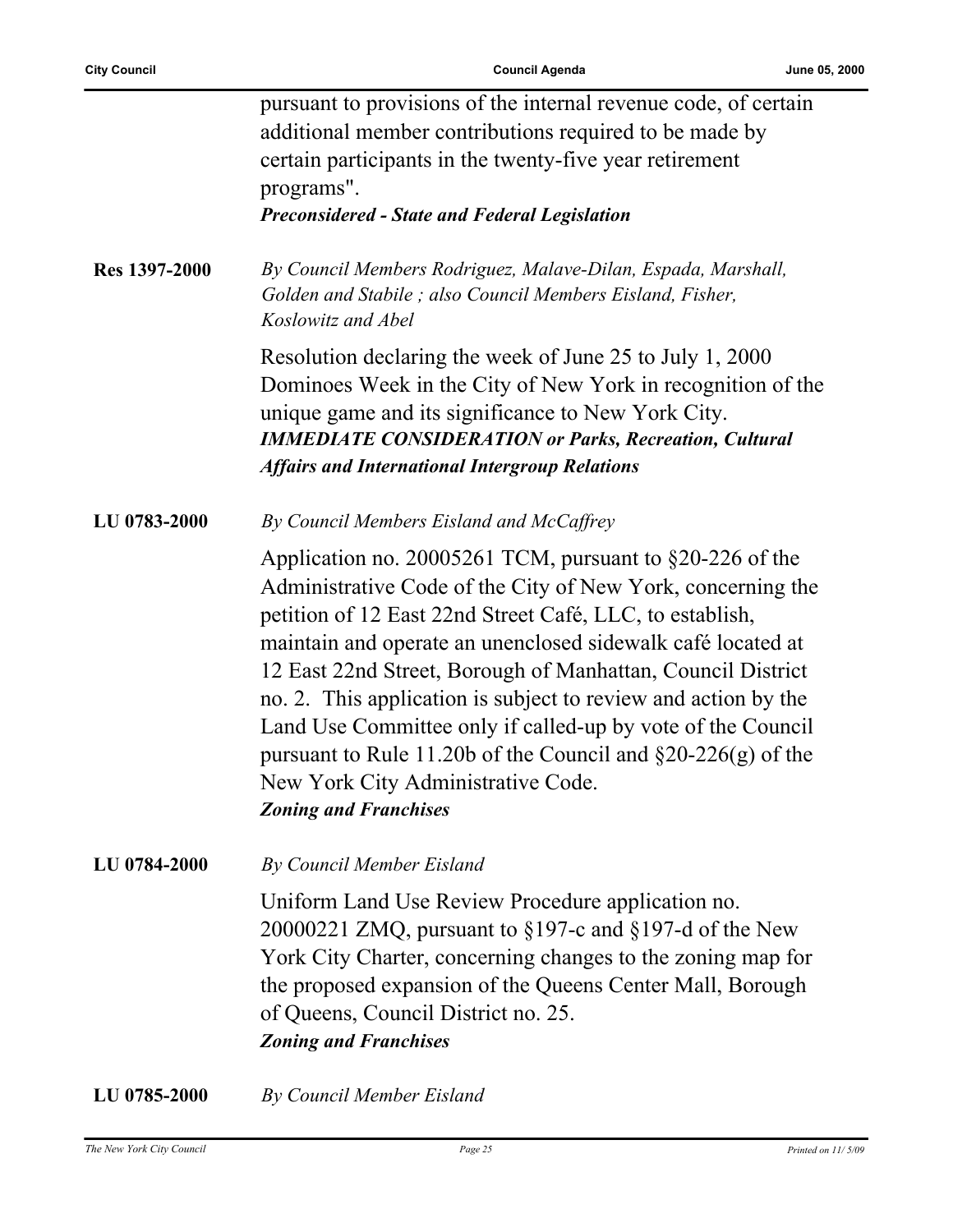Uniform land use review procedure application no. C 20000222 PPQ, pursuant to §197-c and §197-d of the New York City Charter concerning the disposition of one city-owned property, located on the block bounded by 57th Avenue, 94th Street, 59th Avenue, and 92nd Street (Block 1873, Lot 1), Borough of Queens, in Council District no. 25. This application is subject to review and action by the Land Use Committee only if appealed to the Council pursuant to §197-d(b)(2) of the Charter or called up by vote of the Council pursuant to §197-d(b)(3) of the Charter. *Zoning and Franchises*

#### **LU 0786-2000** *By Council Member Eisland*

Uniform land use review procedure application no. 20000223 ZSQ, pursuant to §197-c and §197-d of the Charter of the City of New York concerning a special permit under the Zoning Resolution in the Borough of Queens, Council District no. 25 to allow To allow an unattended parking complex with a maximum capacity of 2,165 spaces on two zoning lots. This application is subject to review and action by the Land Use Committee only if appealed to the Council pursuant to §197-d(b)(2) of the Charter or called-up by vote of the Council pursuant to  $\S 197-d(b)(3)$  of the Charter. *Zoning and Franchises*

**LU 0787-2000** *By Council Member Eisland*

Uniform land use review procedure application no. 20000224 ZSQ, pursuant to §197-c and §197-d of the Charter of the City of New York concerning a special permit under the Zoning Resolution in the Borough of Queens, Council District no. 25 to allow to permit modification of required minimum street wall height and wall location regulations and to permit variation in the location of signs . This application is subject to review and action by the Land Use Committee only if appealed to the Council pursuant to  $\S 197-d(b)(2)$  of the Charter or called-up by vote of the Council pursuant to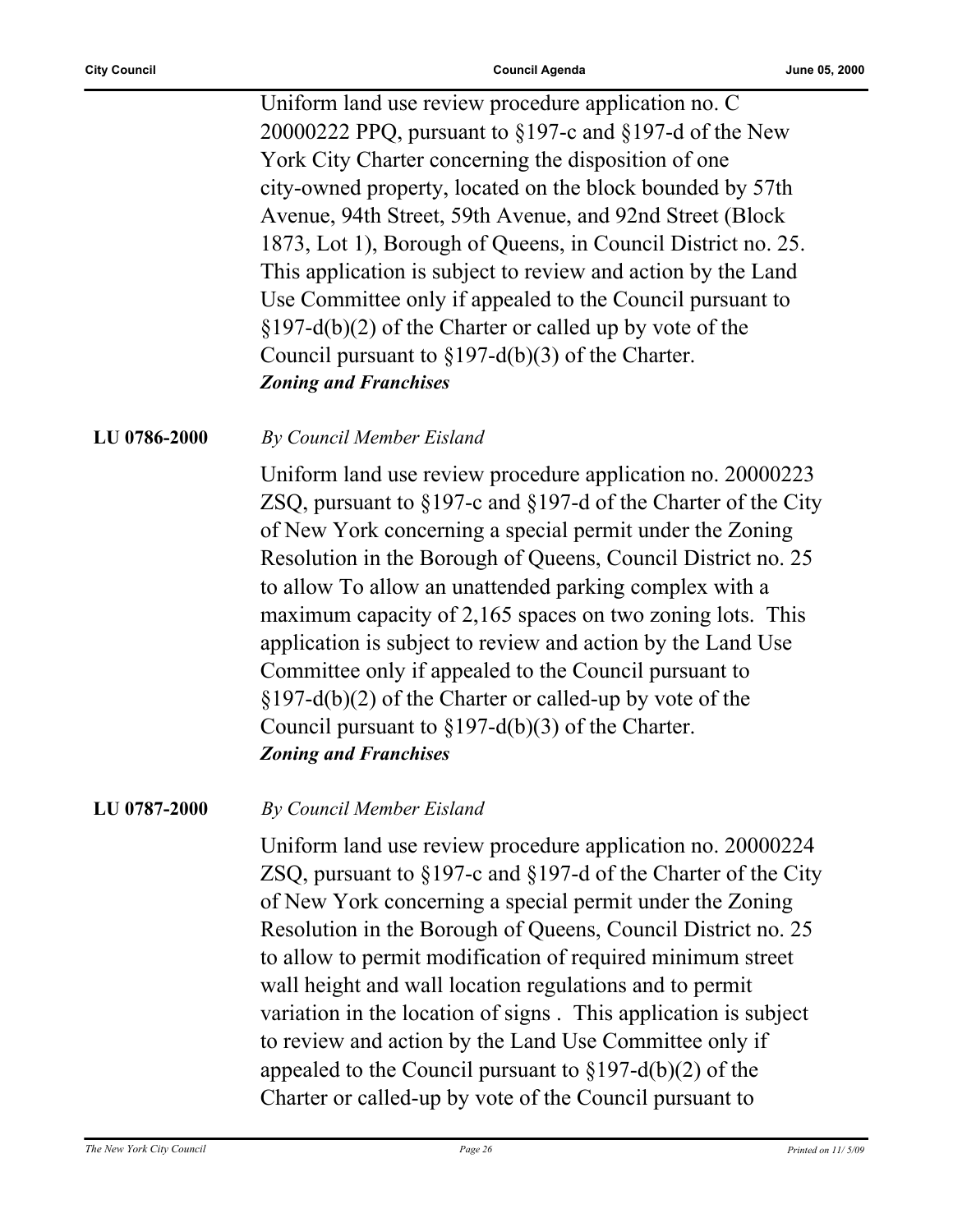#### $$197-d(b)(3)$  of the Charter. *Zoning and Franchises*

#### **LU 0788-2000** *By Council Member Eisland*

Uniform land use review procedure application no. 20000225 ZSQ, pursuant to §197-c and §197-d of the Charter of the City of New York concerning a special permit under the Zoning Resolution in the Borough of Queens, Council District no. 25 to allow To permit the eliminated. discontinued and closed volumes to be considered part of an adjoining zoning lot. This application is subject to review and action by the Land Use Committee only if appealed to the Council pursuant to §197-d(b)(2) of the Charter or called-up by vote of the Council pursuant to §197-d(b)(3) of the Charter. *Zoning and Franchises*

#### **LU 0789-2000** *By Council Member Eisland*

Uniform land use review procedure, application no. C 19990666 MMQ, pursuant to §197-c and §197-d of the New York City Charter, changes to the City Map, Borough of Queen, Council District no. 25. This application is subject to Council review and action only if appealed to the Council pursuant to  $\S 197-d(b)(2)$  of the Charter or called-up by a vote of the Council pursuant to §197-d(b)(3) of the Charter and §11.20 of the Rules of the Council. *Zoning and Franchises*